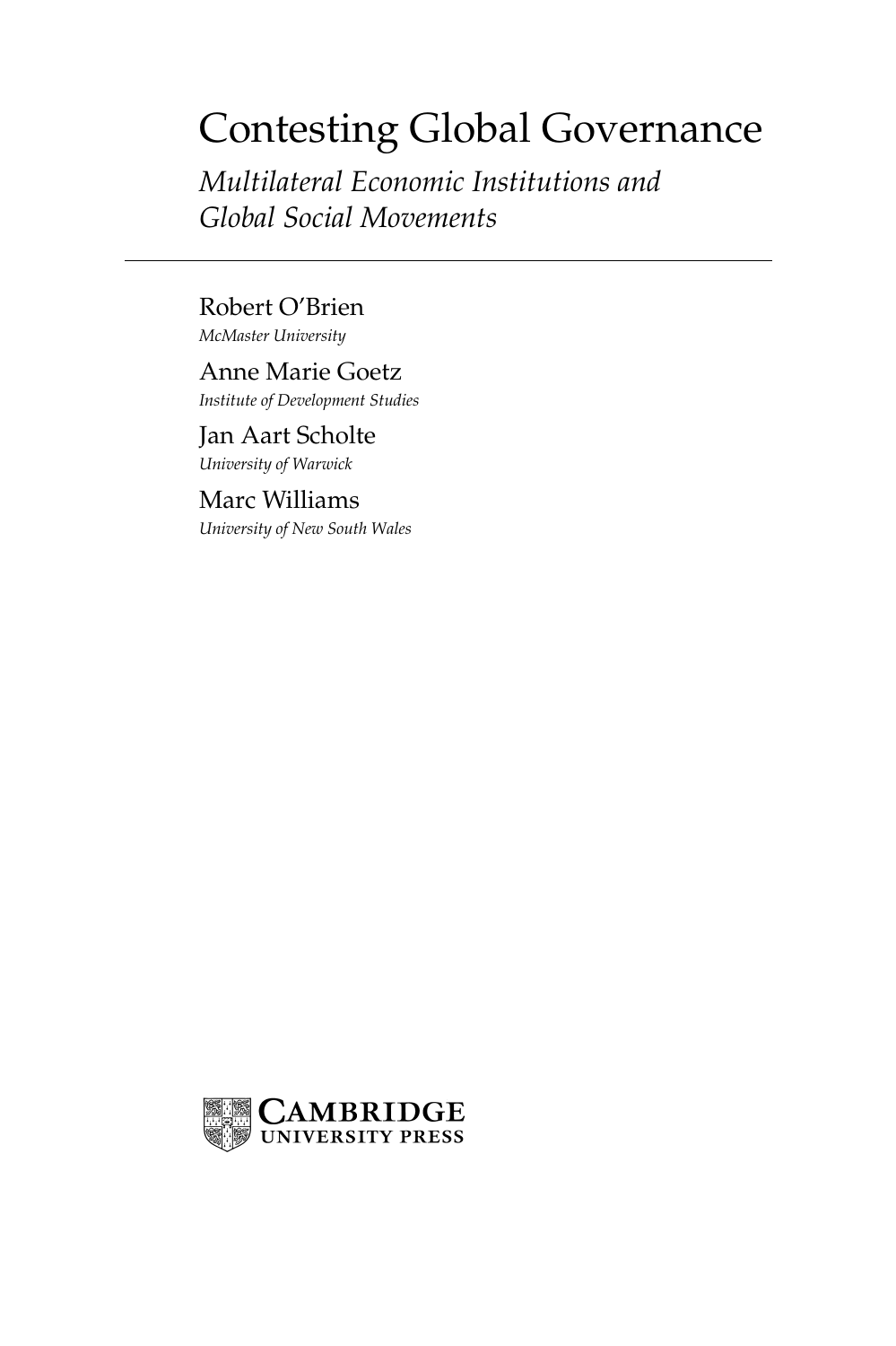published by the press syndicate of the university of cambridge The Pitt Building, Trumpington Street, Cambridge, United Kingdom

cambridge university press The Edinburgh Building, Cambridge CB2 2RU, UK http://www.cup.cam.ac.uk 40 West 20th Street, New York, NY 10011±4211, USA http://www.cup.org 10 Stamford Road, Oakleigh, Melbourne 3166, Australia Ruiz de Alarcón 13, 28014 Madrid, Spain

# Robert O'Brien, Anne Marie Goetz, Jan Aart Scholte, Marc Williams 2000

This book is in copyright. Subject to statutory exception and to the provisions of relevant collective licensing agreements, no reproduction of any part may take place without the written permission of Cambridge University Press.

First published 2000

Printed in the United Kingdom at the University Press, Cambridge

Typeset in  $10/12.5$  Palatino  $[cE]$ 

A catalogue record for this book is available from the British Library

ISBN 0 521 77315 6 hardback ISBN 0 521 77440 3 paperback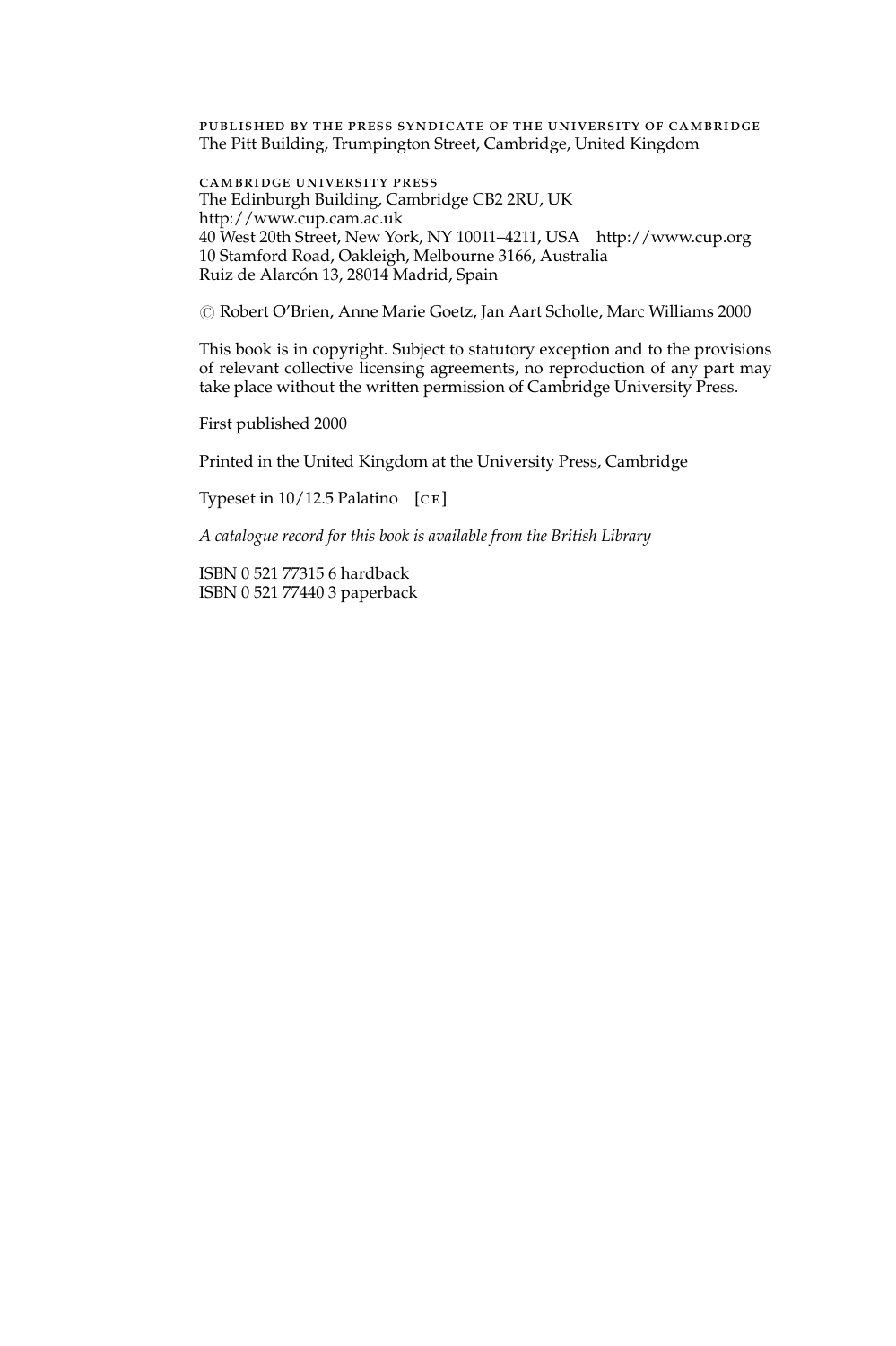## **Contents**

| Preface<br>List of abbreviations |                                                                                       | page ix    |
|----------------------------------|---------------------------------------------------------------------------------------|------------|
|                                  |                                                                                       | xii        |
| 1                                | Contesting global governance: multilateralism and<br>global social movements          | 1          |
| $\overline{2}$                   | The World Bank and women's movements                                                  | 24         |
| 3                                | The World Trade Organization and labour                                               | 67         |
| 4                                | The World Bank, the World Trade Organization and the<br>environmental social movement | 109        |
| 5                                | The International Monetary Fund and social movements                                  | 159        |
| 6                                | Complex multilateralism: MEIs and GSMs                                                | 206        |
| References<br>Index              |                                                                                       | 235<br>256 |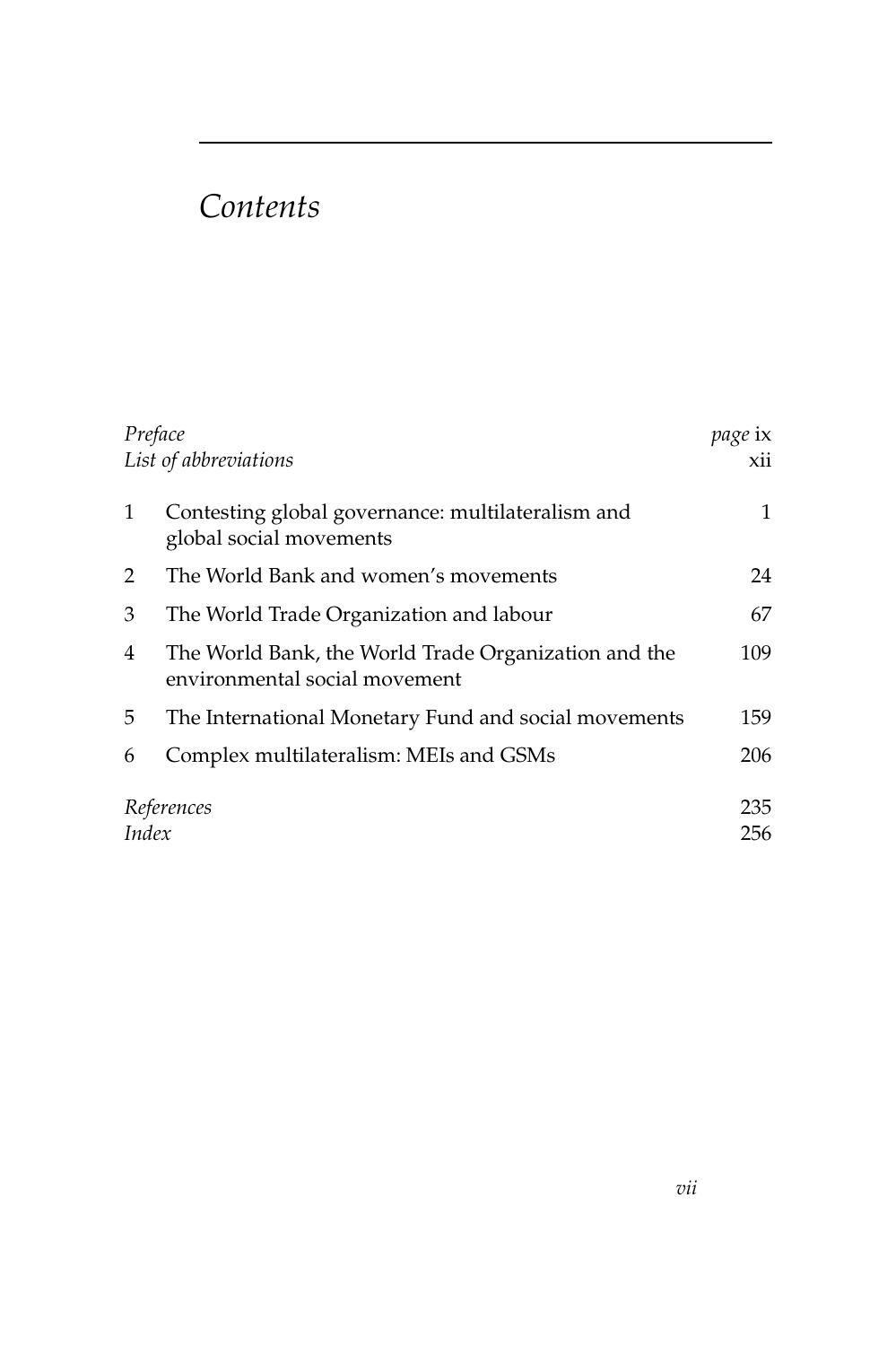## 1 Contesting governance: multilateralism and global social movements

In May 1998 a crowd swarmed through Geneva attacking McDonald's restaurants and vandalising expensive hotels as part of their protest against the World Trade Organization (WTO). In preparation for the same WTO meeting a global peasant alliance cemented relations and declared their opposition to the goal of trade liberalisation. In Indonesia social unrest in response to subsidy cuts agreed between the government and the International Monetary Fund (IMF) contributed to the downfall of a government. In the same year the IMF was subject to fierce criticism for its handling of the East Asian debt crisis by Indonesian trade unionists and the prime minister of Malaysia. In South Korea unions engaged in strikes in order to combat IMF and World Bank restructuring prescriptions. The closing years of the twentieth century have been marked by increasing opposition to the operation of multilateral economic institutions.

Although the US scholarship ignores the distributional effect of international institutions, preferring to debate their theoretical relevance to the study of international relations (Martin and Simmons 1998), there is little doubt that for hundreds of millions of people institutions such as the IMF, World Bank and WTO matter a great deal. The terms of IMF structural adjustment programmes influence the life chances of people in developing countries, a World Bank decision to prioritise girls' education can open the possibility for personal and community development; and the ability of the WTO to balance environmental concerns with trade liberalisation may save or condemn an ecological system. The operations of these institutions have serious ramifications for many people far from the decision-making centres of Washington and Geneva. It is little wonder that the people on the receiving end of these institutions' policies are increasingly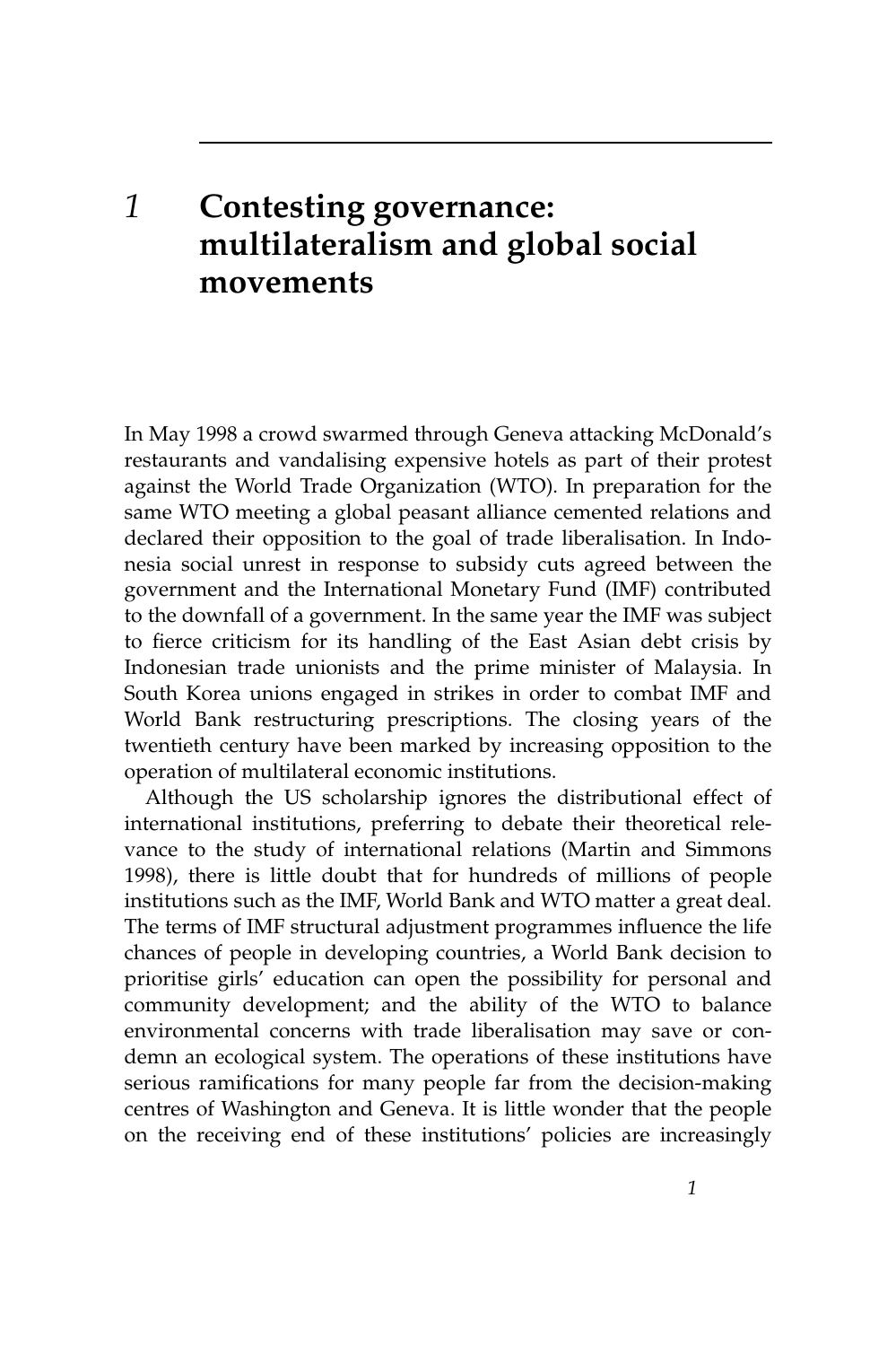mobilised to influence the structure and policies of the institutions themselves. The collision between powerful economic institutions and social movements in many countries has led to a contest over global governance. The contest takes place both over the form of the institutions (their structure, decision-making procedures) and over the content of their policies (free market oriented or a balancing of social values). It is this contest that is the subject of this book.

## Contesting global governance

Governance, according to the Commission on Global Governance (1995: 2), is the sum of the many ways that individuals and institutions, public and private, manage their common affairs. Since world politics is characterised by governance without government (Rosenau and Czempiel 1992), the process of governance encompasses a broad range of actors. In addition to the public (interstate) economic organisations such as the IMF, World Bank and the WTO, states retain a key decision-making role. Indeed, most of the international relations literature that deals with regimes views states as the only significant actor (Hasenclever, Mayer and Rittberger 1997). Large scale private enterprises or multinational corporations also participate in governance by attempting to influence the activity of international organisations and states. In some cases, private enterprises have created their own systems of regulation and governance (Cutler, Haufler and Porter 1999). This study focuses on the relationship between multilateral economic institutions (MEIs) and global social movements (GSMs) as one aspect of a much wider global politics (Shaw 1994a) and governance structure. Where possible, we take account of other actors and their relationship to the objects of this study.

Since the early 1980s there has been a gradual change in the functioning of key MEIs. Although the extent of this change has varied across institutions, the pattern of increasing engagement with social groups is noticeable. MEIs are moving beyond their interstate mandates to actively engage civil society actors in numerous countries. In order to gauge the significance of such developments this book investigates the interaction between three MEIs and three GSMs.<sup>1</sup> The MEIs are the IMF, the World Bank, and the WTO while the GSMs are the environmental, labour and women's movements.

<sup>&</sup>lt;sup>1</sup> This project was funded by a grant from the Economic and Social Research Council of Great Britain, grant L120251027.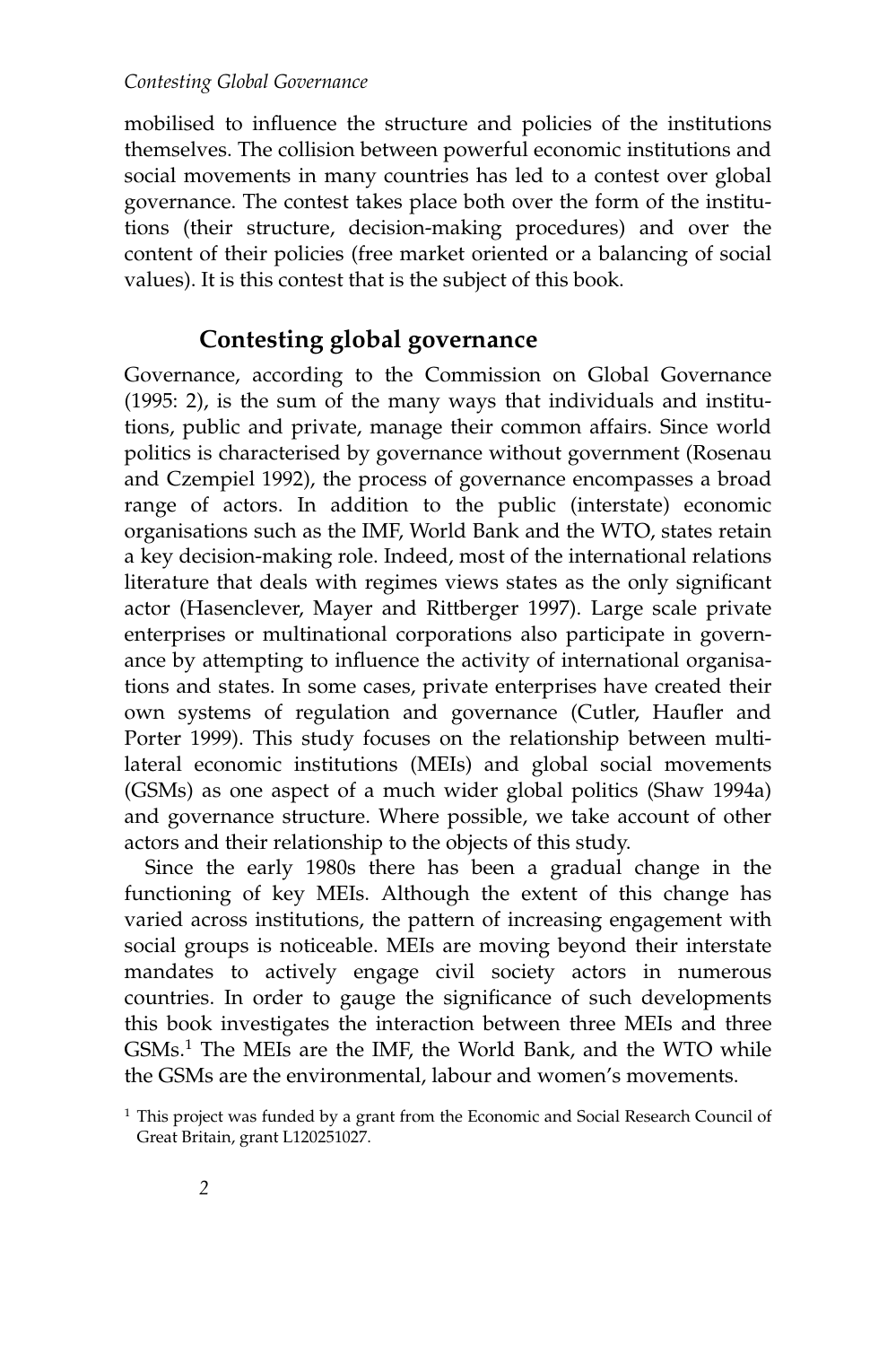We argue that there is a transformation in the nature of global economic governance as a result of the MEI-GSM encounter. This transformation is labelled `complex multilateralism' in recognition of its movement away from an exclusively state based structure. To date the transformation has largely taken the form of institutional modification rather than substantive policy innovation. Such changes explicitly acknowledge that actors other than states express the public interest. While signalling a clear alteration to the method of governance, the change in the content of governing policies and the broad interests they represent is less striking. In the short run the MEI-GSM nexus is unlikely to transform either institutional functions or their inherent nature to any significant degree. In the longer run, there is the possibility of incremental change in the functioning and ambit of these key institutions. Complex multilateralism has not challenged the fundamentals of existing world order, but it has incrementally pluralised governing structures.

The relationship developing between MEIs and GSMs highlights a contest over governance between old and new forms of multilateralism. The 'old' or existing dominant form of multilateralism is a top down affair where state dominated institutions are taken as given and minor adjustments in their operation are suggested (Ruggie 1993). The 'new' or emerging multilateralism is an attempt to 'reconstitute civil societies and political authorities on a global scale, building a system of global governance from the bottom up' (Cox 1997: xxvii). The new multilateralism offers a challenge to existing multilateralism not just because it entails institutional transformation, but because it represents a different set of interests.

The concept of a state centric multilateralism as form of international organisation has been outlined by John Ruggie. In an attempt to re-establish the importance of cooperative international institutions to the study of International Relations, Ruggie and a number of colleagues have argued that 'multilateralism matters'. He defines multilateralism as 'an institutional form that coordinates relations among three or more states on the basis of generalized principles of conduct' (Ruggie 1993: 11). There are two elements of this definition which help us understand the tension between existing and new forms of multilateralism in the MEI-GSM relationship. The first is the limiting of multilateralism to 'three or more states' and the second is the status of 'generalized principles of conduct'.

The conduct of the IMF, World Bank and the General Agreement on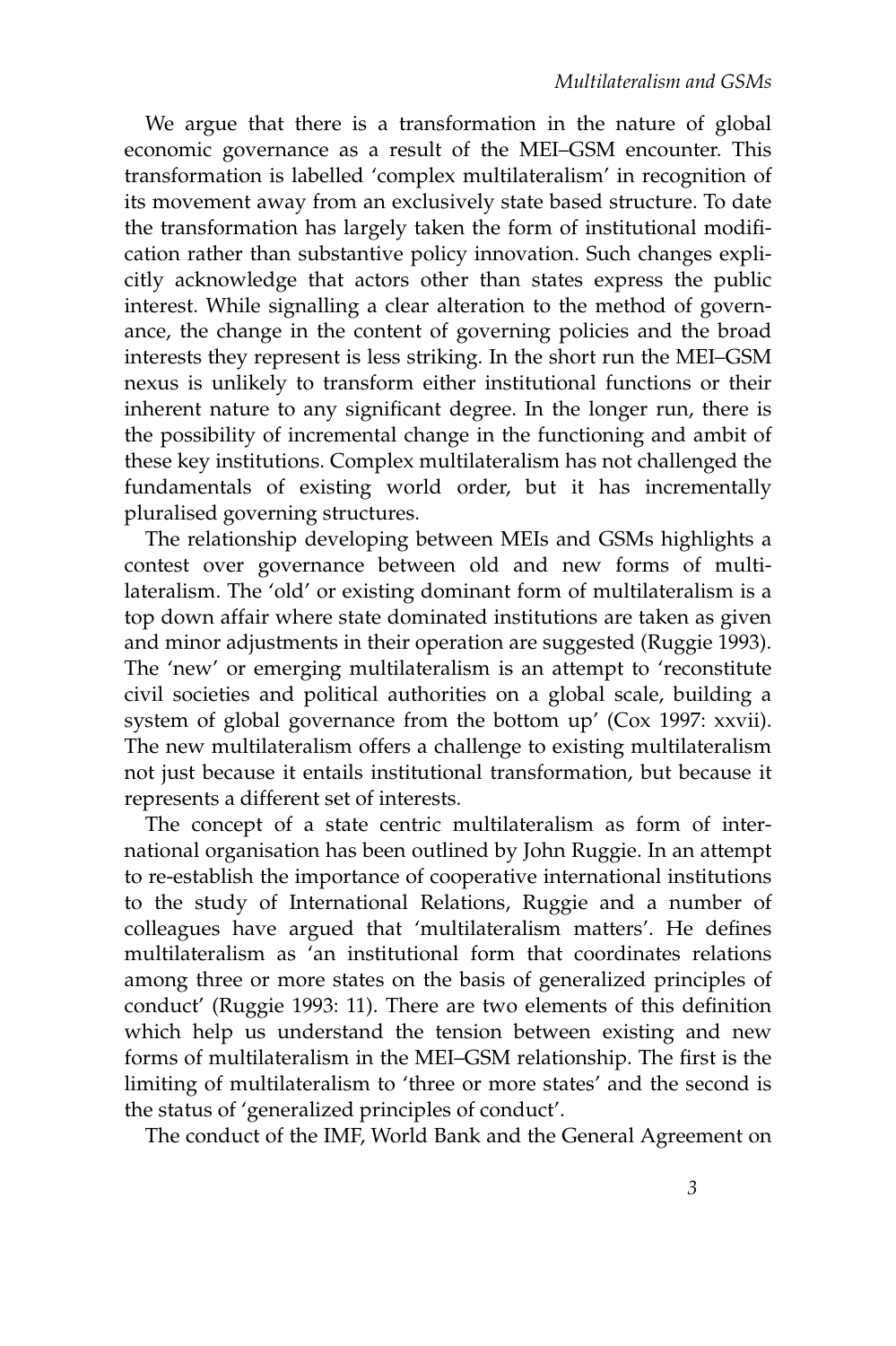#### Contesting Global Governance

Tariffs and Trade (GATT) before the 1980s was indicative of this state form of multilateralism. The organisations were dominated by member states, had little institutionalised connection to civil societies within member states and were intent upon generalising a particular set of principles. Under increased pressure from some elements of civil society for transparency and accountability the institutions have in the 1990s embarked upon a strategy of incremental reform. The intent is to extend and universalise existing multilateralism while blunting opposition through coopting hostile groups. Existing multilateralism can be universalised through geographic extension to new countries as well as a strengthening of the generalised rules of conduct. An example of the first is bringing China into the WTO while an example of the second is a strengthening of the WTO dispute settlement mechanism. One method of blunting opposition to this extension is to create links with hostile groups and integrate them into a governing structure so that their outright opposition is diminished.

This form of multilateralism has recently been challenged by a strategy termed 'new multilateralism' by its proponents. The concept, and political project, of new multilateralism has emerged from a fouryear project on Multilateralism and the United Nations System (MUNS) sponsored by the United Nations University (Cox 1997; Gill 1997; Krause and Knight 1994; Sakamoto 1994; Schechter 1998a, 1998b). Its goal is to foster a form of multilateralism which is built from the bottom up and is based upon a participative global civil society. It differs in three major respects from existing multilateralism. Firstly, the new multilateralism is an emerging entity that does not yet exist in its final form. It is slowly and painfully being created through the interaction of numerous social groups around the world. Secondly, while engaging with existing multilateralism, it attempts to build from the bottom up by starting with social organisations independent of the state. It does not view the state as the sole representative of people's interests. Thirdly, the new multilateralism is an attempt at post-hegemonic organising. This last point requires some clarification.

A hegemonic approach to multilateralism takes a dominant set of assumptions about social life and then attempts to universalise these principles through expanding key institutions. For example, hegemonic assumptions might include the primacy of free markets in the allocation of resources or the naturalness of patriarchal social relations. A post-hegemonic approach to multilateralism must begin with far more modest assumptions. It acknowledges the differences in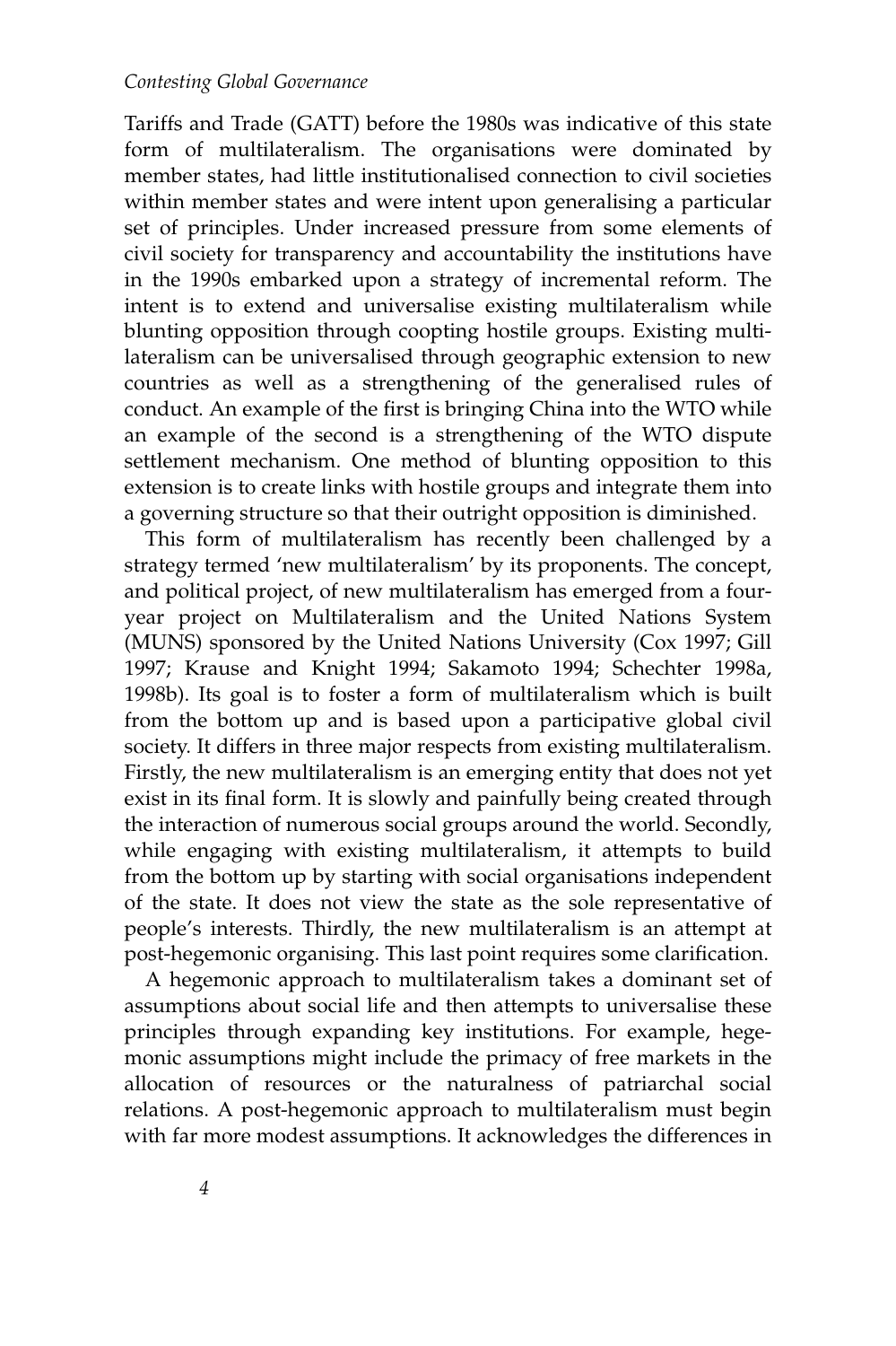assumptions about the social world and attempts to find common ground for cooperation. In the place of universalistic principles of neoclassical economics one is aware of alternative methods of social organising and cultural diversity.

The advent of a new multilateralism is itself marred by uncertainties. The challenging of states' legitimacy to act on behalf of peoples raises questions about the relationship between other forms of representation or advocacy. Is the dominance of Northern interests reproduced in the new multilateralism? Does it weaken the power of all states or have a disproportionate influence upon those states that are already weak? Does it excessively complicate the functioning of existing multilateral institutions or provide an opportunity for them to serve the interests of a broader community? The exercise of power by dominant states, institutions or social groups remains an issue of concern.

Our argument is not that the various organisations and groups encountered in this book would necessarily identify themselves as defenders of an established, state centric multilateral system or part of the new multilateralism project, but that their actions are contributing to just such a contest. On one side an effort is being made to reform existing MEIs so that they can better perform their liberalising agenda. On the other side is an attempt to transform the institutions so that policy process and outcomes are radically different. Our research captures a particular moment in the meeting of old and new forms of multilateralism. The relative opening of MEIs to GSMs reveals their attempt to adjust to a new structural environment. However, this opening is often limited by a preference to maintain policy effectiveness and pre-empt a far reaching restructuring of multilateralism or transformation of the principles underlying existing policies. Although the nature of interaction varies across the MEI-GSM nexus, the obstacles to mutual accommodation are large. The developments sketched in this book are likely to be only a brief chapter in the struggle to influence the structures of global governance.

The evidence of our investigations suggest that we are witnessing the development of a hybrid form of multilateralism. We call this hybrid complex multilateralism. It is discussed in more detail in the final chapter, but its outlines can be sketched here. Complex multilateralism has five central characteristics. The first characteristic is varied institutional modification in response to civil society actors.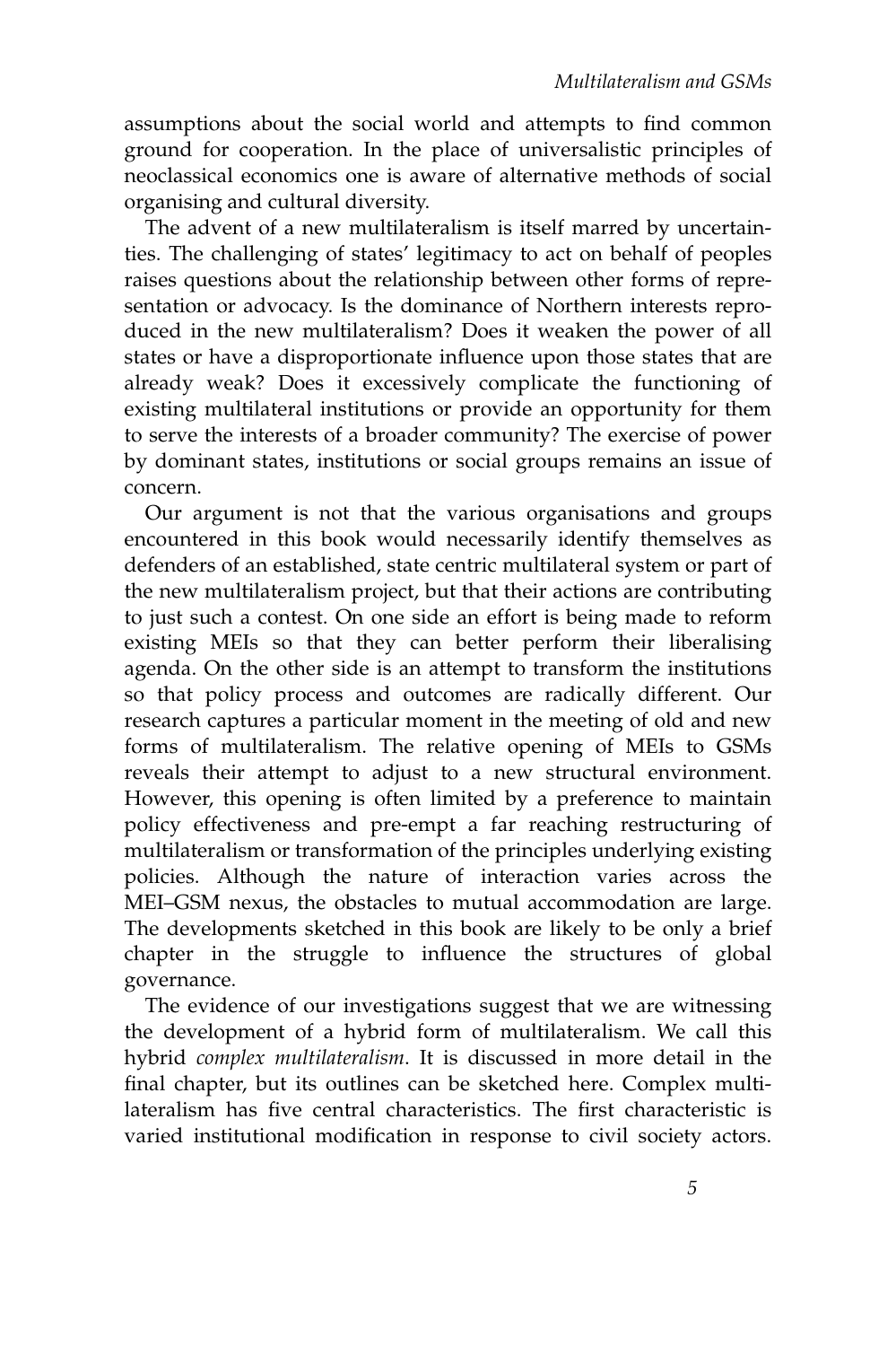International public institutions are modifying in response to pressure from social movements, NGOs and business actors, but this varies across institutions depending upon institutional culture, structure, role of the executive head and vulnerability to civil society pressure. A second characteristic of this institutional form of international relations is that the major participants are divided by conflicting motivations and goals. The goal of the institutions and their supporters is to maintain existing policy direction and facilitate its smoother operation while the goal of many civil society actors, and certainly social movements, is to change the policy direction of the institutions.

The clash of rival goals leads to a third characteristic, namely the ambiguous results of this form of organisation to date. If accomplishments are defined in terms of the actors achieving their own goals, both institutions and social movements have enjoyed only limited success. A fourth characteristic of complex multilateralism is its differential impact upon the role of the state depending upon the state's pre-existing position in the international system. It tends to reinforce the role of powerful states and weaken the role of many developing states. A fifth aspect of complex multilateralism is a broadening of the policy agenda to include more social issues. MEIs are finally being forced to address the social impacts of their policies.

## Context of the MEI-GSM relationship

The MEI-GSM relationship is embedded in a broader context that provides the opportunities and incentives for increased interaction. This section briefly reminds the reader of the context. Three areas are noteworthy. The first is a series of structural changes in the global political economy that are often referred to as 'globalisation' which has laid the groundwork for greater MEI-GSM interaction. The second is a transformation of the mandate and roles of the MEIs. New mandates and greater responsibilities of the IMF, World Bank and WTO have increased the importance of these institutions for civil society actors. A third development is the increasing significance of global social movement politics.

### Structural transformations in the global political economy

Five of the most significant structural changes in the global political economy which provide a background to increased MEI-GSM contact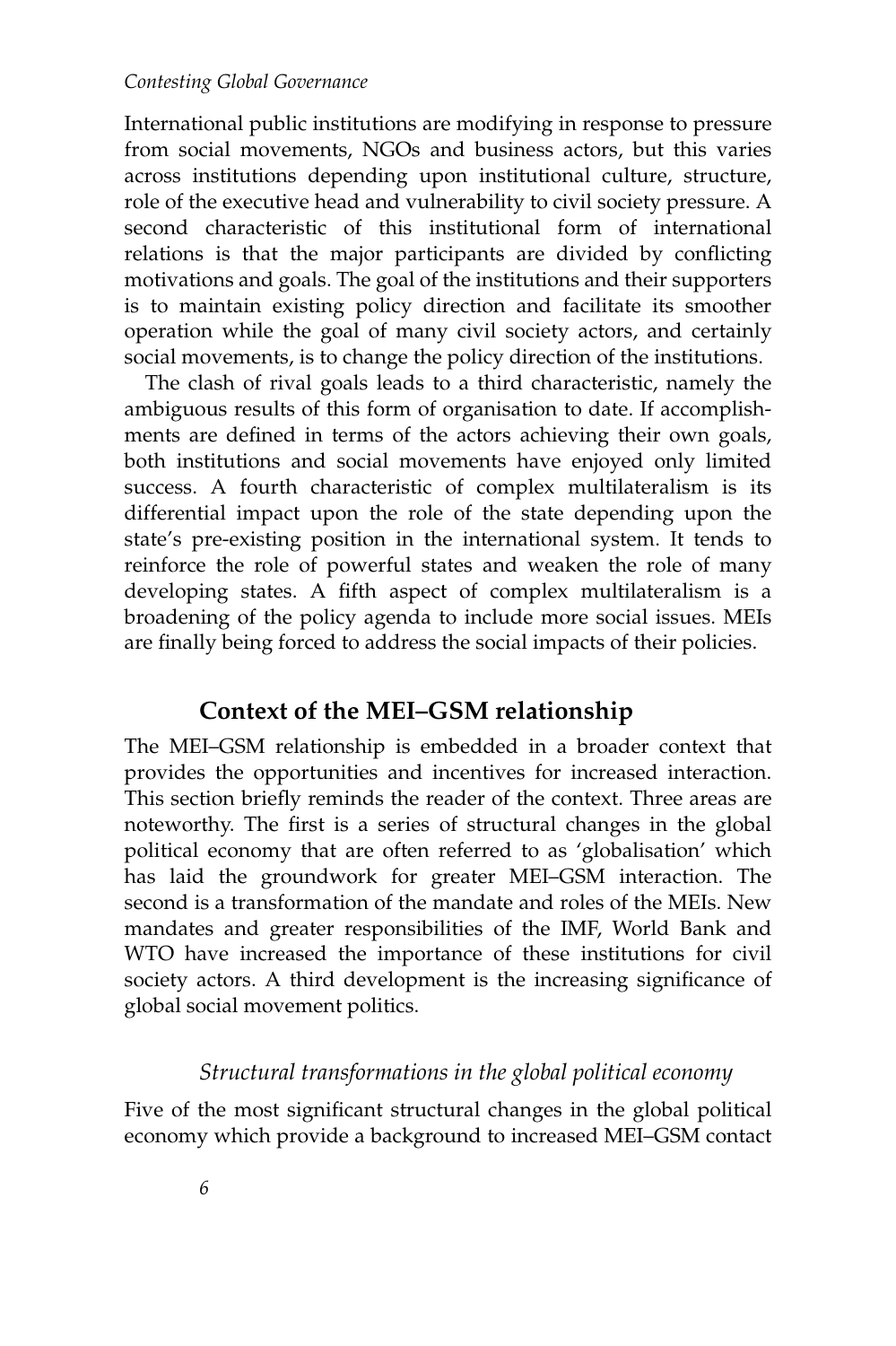are: the liberalisation of economies; innovation in information technology; the creation of new centres of authority; instability in the global financial system; and changes in ideology. Let us briefly consider how each of these affects our area of study.

#### Liberalisation of economies

The decade of the 1980s witnessed a three pronged advance of economic liberalisation in the global political economy. In developed countries a process of deregulation, including financial deregulation and globalisation, liberalised OECD economies. Although this was much more pronounced in Britain and the United States, other countries have also been opening up their markets and deregulating. In the developing world the search for capital following the debt crisis resulted in the 'triumph of neoclassical economics' in many states (Biersteker 1992). This involved the liberalisation of economies following IMF/World Bank structural adjustment programmes, as well as unilateral liberalisation. Finally, the collapse of communism in Eastern Europe and the former Soviet Union brought vast new areas into the global economy that had been relatively insulated for at least forty years. Even in China a process of selected opening to Western investment added to the liberalisation bandwagon. The exposure of increased numbers of people to market forces has also led to greater concern about how such markets will be regulated.

### Increase in information technology

An increase in the ability of people to communicate with each other over vast distances has had two significant effects. Firstly, it has facilitated liberalisation by providing an infrastructure for increased capital mobility. This has occurred both in the area of linking financial markets and in facilitating the operation of multinational companies. Secondly, developments such as faxes, the Internet and e-mail have facilitated the networking of groups in civil society. The rise of the network society (Castells 1996) lets groups that were formerly isolated communicate with each other and share information about common concerns. In some dramatic instances this has facilitated political mobilisation and democratisation ( Jones 1994).

### New centres of authority

A third factor has been the creation of new centres of authority beyond the state (Strange 1996). Some of the centres have been in the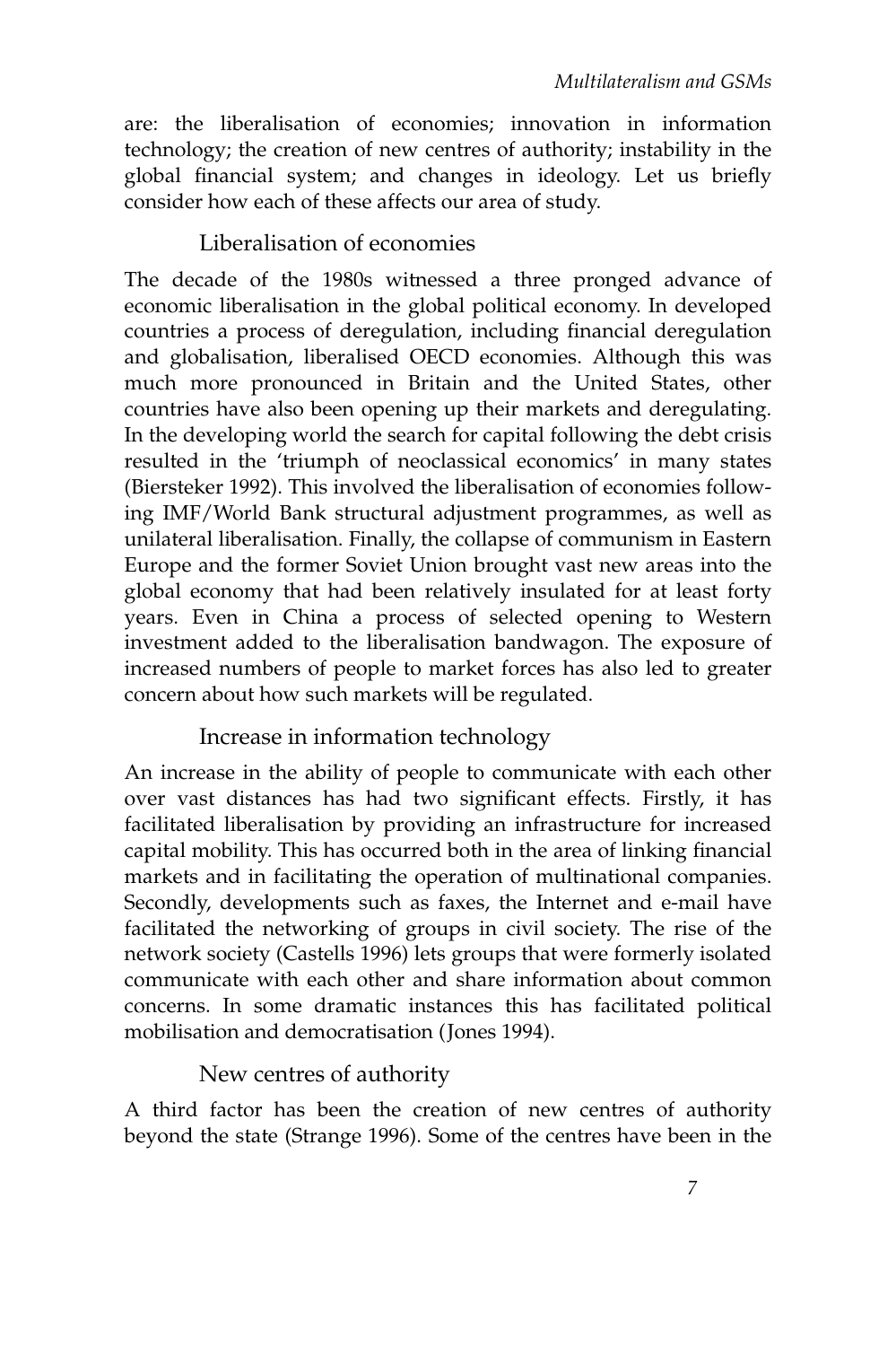private sector, such as bond rating agencies (Sinclair 1994) while some have taken the form of regional regulation such as the European Union or NAFTA. In other cases it can be seen in the increased importance of MEIs in making authoritative statements about how state economic policy should be conducted. This dispersal of authority across national, regional and global levels has implications for citizens. In order to influence such authorities citizens must either force their states to engage actively with these new centres or they must attempt to engage the authorities directly. In practice both options may be pursued. In some cases this necessitates the transnationalisation of citizen activity.

### Global financial instability

The 1990s has seen a series of financial crises sweeping over Mexico, Russia, Brazil and East Asia. This instability has led to a questioning of the principles and institutions governing global finance. The East Asian crisis, in particular, has created calls for reflection and action. In the second half of 1997 a financial crisis began in Thailand and swept its way through a number of South and Southeast Asian countries including Indonesia and South Korea. Countries that had only recently been regarded as development miracles by the World Bank (1993a) suddenly seemed very fragile. A currency crisis turned into a financial crisis, threatening the health of a number of countries and the stability of the international financial system. This had three important implications for our study. Firstly, the damage inflicted by rapid capital movements on formerly thriving countries led to an intense debate over the desirability of capital controls (Wade and Veneroso 1998). The relative insulation of countries which had systems of capital control such as India and China encouraged other states to consider and implement controls. This challenged MEI economic orthodoxy and provided the context for a much wider debate about MEI policy and policy formation.

Secondly, the crisis revealed the extent to which MEIs were vulnerable to civil society pressure. In developed states the IMF's seemingly inadequate response to the crisis unleashed a wave of criticism and necessitated a strong defence (Feldstein 1998; Fischer 1998, Kapur 1998). In developing countries the IMF and the World Bank were forced to seek strategic social partners that might help them implement their economic packages. The political vulnerability of financial reform packages became apparent to MEIs and provided an unprece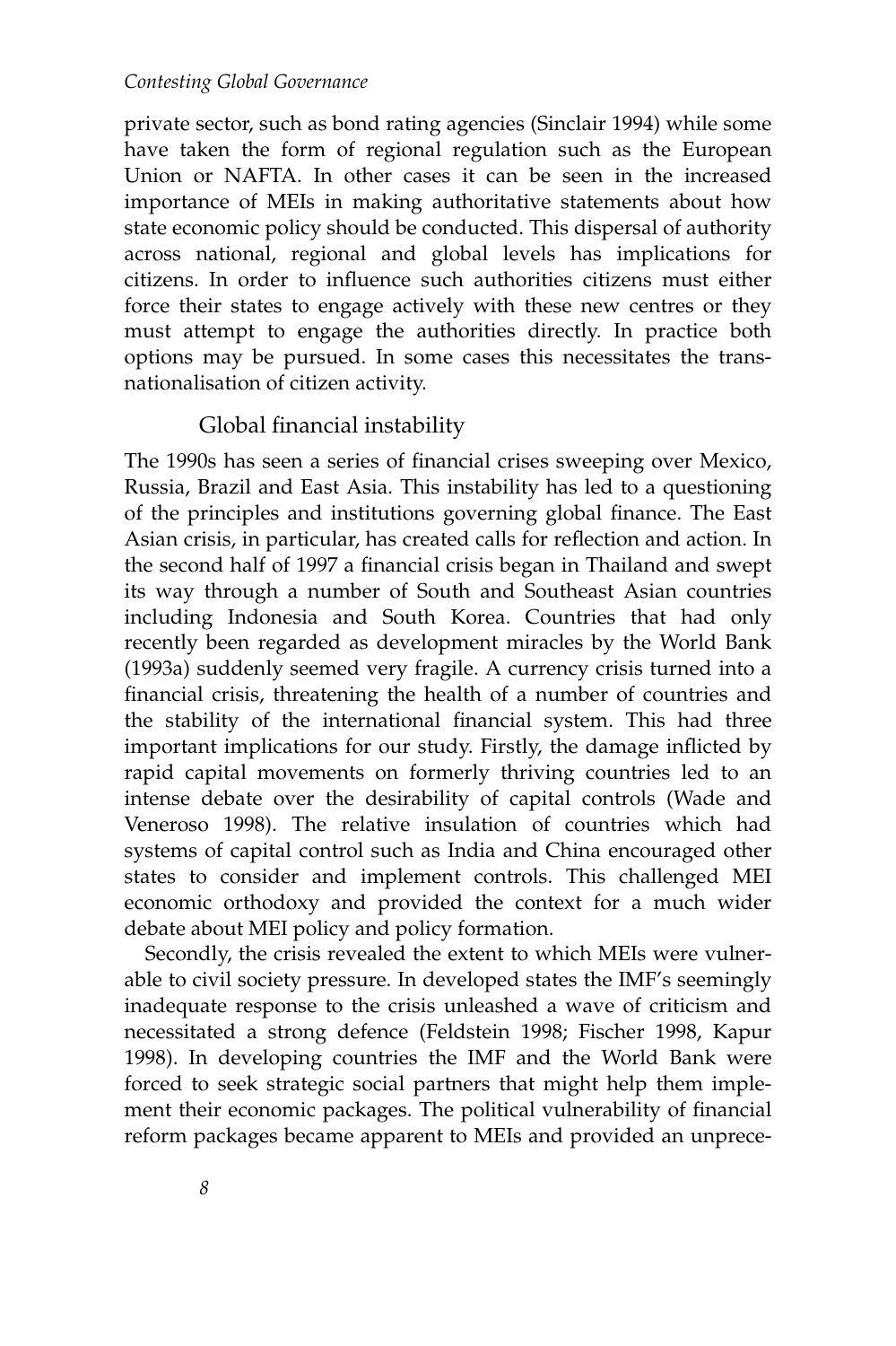dented opportunity for civil society groups to influence institutional policy. Details of this process are contained in the case studies later in the book.

The third implication was that the financial uncertainty arising from the economic crisis fed a broader reconsideration of ideological positions. A limited, but significant ideological shift can be detected in MEIs and amongst state elites in the late 1990s.

#### Ideological shifts

By the mid-1990s leaders in several Western states were turning away from the pure liberal principles of the Thatcher/Reagan years. In pursuit of the 'radical centre' President Bill Clinton in the United States and Prime Minister Tony Blair in the United Kingdom sought to facilitate the restructuring of their economies in a way that would make them more competitive, but with some attempt to temper market excesses. Although continuing to give emphasis to the market, they called for new methods of regulation and policy prescriptions to temper the excesses of the market or to carve out competitive niches within the market. Labour, environmentalist and women's groups encountered a more friendly reception in the halls of power even though their agendas were not automatically taken up.

In the international arena a number of voices, sometimes from unlikely sources, called attention to the issue of social provision and the reregulation of markets. After making a fortune through financial speculation, financier George Soros became a leading figure calling for increased social and financial regulation (Soros 1997). By 1998 a Senior Vice President of the World Bank could be found making speeches about the failure of the 'Washington consensus' (neoliberal policy prescriptions) to assist in development (Stiglitz 1998). During the 1999 annual meeting of the World Economic Forum the UN Secretary General added his voice to the growing numbers of prominent people calling for social regulation to soften the impact of globalisation (Annan 1999). Concern was expressed at the social costs and political fragility of neoliberal globalisation. This marked a significant shift from earlier agendas of preaching rapid liberalisation as the solution to the world's problems.

Thus, from a perspective of what resonated with governing ideology, by the end of the 1990s more interventionist policies could once again be considered. This was not a return to Keynesianism, but it was a more open arena for people suggesting that neoliberalism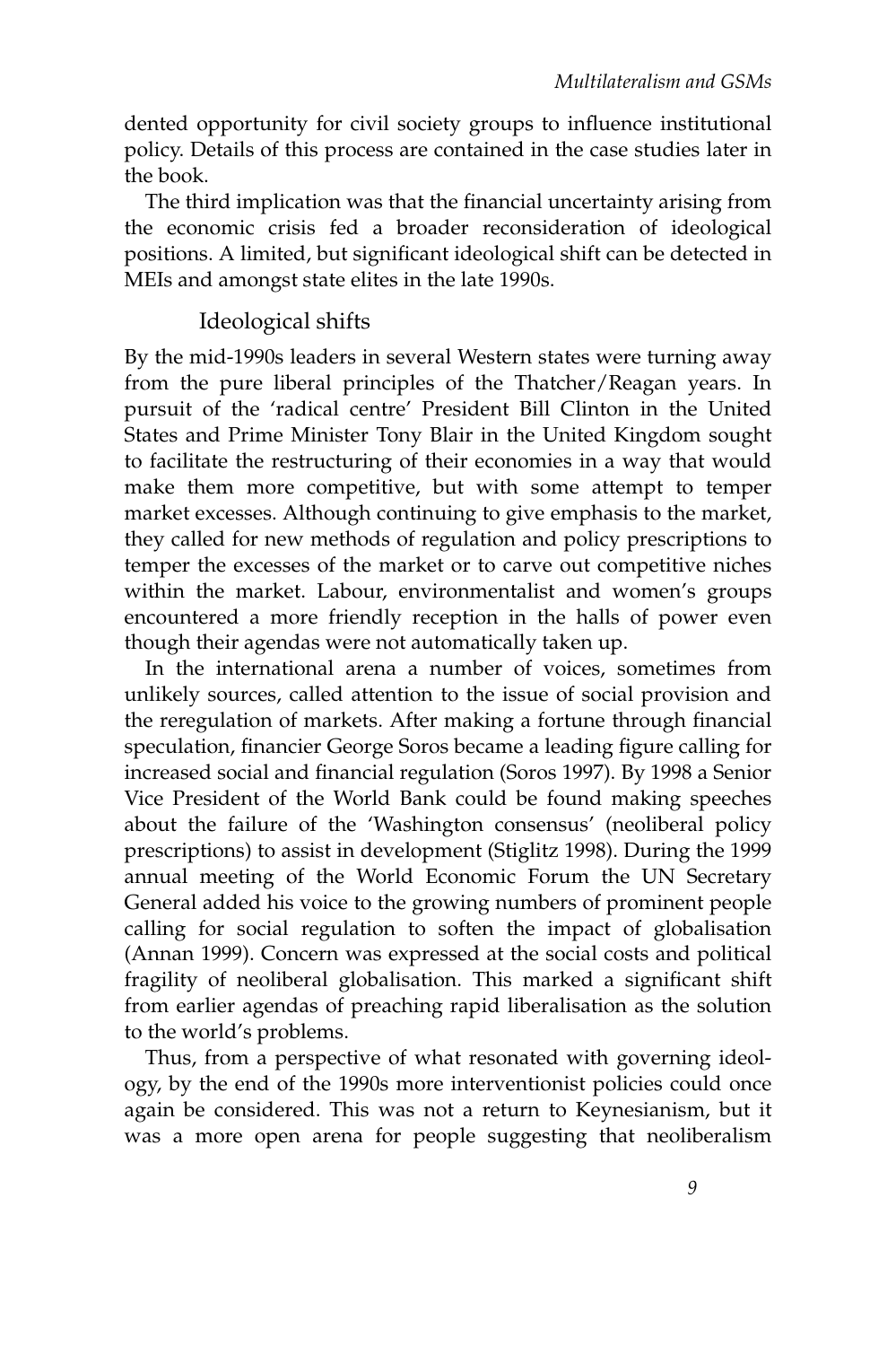#### Contesting Global Governance

should be tempered in the interest of domestic and/or global society. Although a far cry from the favoured policies of environmentalists, labour unions or women's movements, the shift in governing rhetoric to calls for a tempered form of liberalism provided a more inviting space for the social movement advocates that feature in this study.

#### Institutions in transition

MEIs have been transforming in response to structural changes in the economy. In general, they have taken a more prominent role in governing the economy and expanded or modified their mandates for action. For example, following the outbreak of the debt crisis in 1982 the IMF took on a significant role in guiding the restructuring of indebted countries so that private capital would renew flows to such countries. This process involved the negotiation of structural adjustment programmes (SAPs) with debtor governments. SAPs advocated the liberalisation of economic policies and the privatisation of many state owned industries and some government services. In the 1990s the IMF has also served as a key institution in attempting to stabilise an increasingly volatile financial system as short term capital movements undermined the Mexican economy in 1994 and attacked East Asian economies in 1997. With the end of the Cold War the IMF began to play a prominent role in the transition economies in Eastern Europe and the former Soviet Union. The East Asian crisis of 1997 also expanded the IMF's geographic scope as it shifted its attention from the debtors of the 1980s to the tiger economies of Asia. It has also brought it into negotiating the liberalisation of these states' economic policies and the restructuring of their financial sectors to achieve greater transparency.

The World Bank has also gone through an extensive transition in the past twenty years. It has moved away from financing particular development projects to supporting policies which facilitate structural adjustment (Gilbert et al. 1996). Investment in physical infrastructure was increasingly replaced with investment in economic infrastructure in the form of 'appropriate' policies and sectoral restructuring. It has moved closer to the IMF's role of reorganising domestic economies so that they are more competitive in the international market. Conditionality attached to loans has become the key mechanism for ensuring compliance with this restructuring imperative. Since 1997 the Bank has begun lending directly to subnational units, such as Brazilian and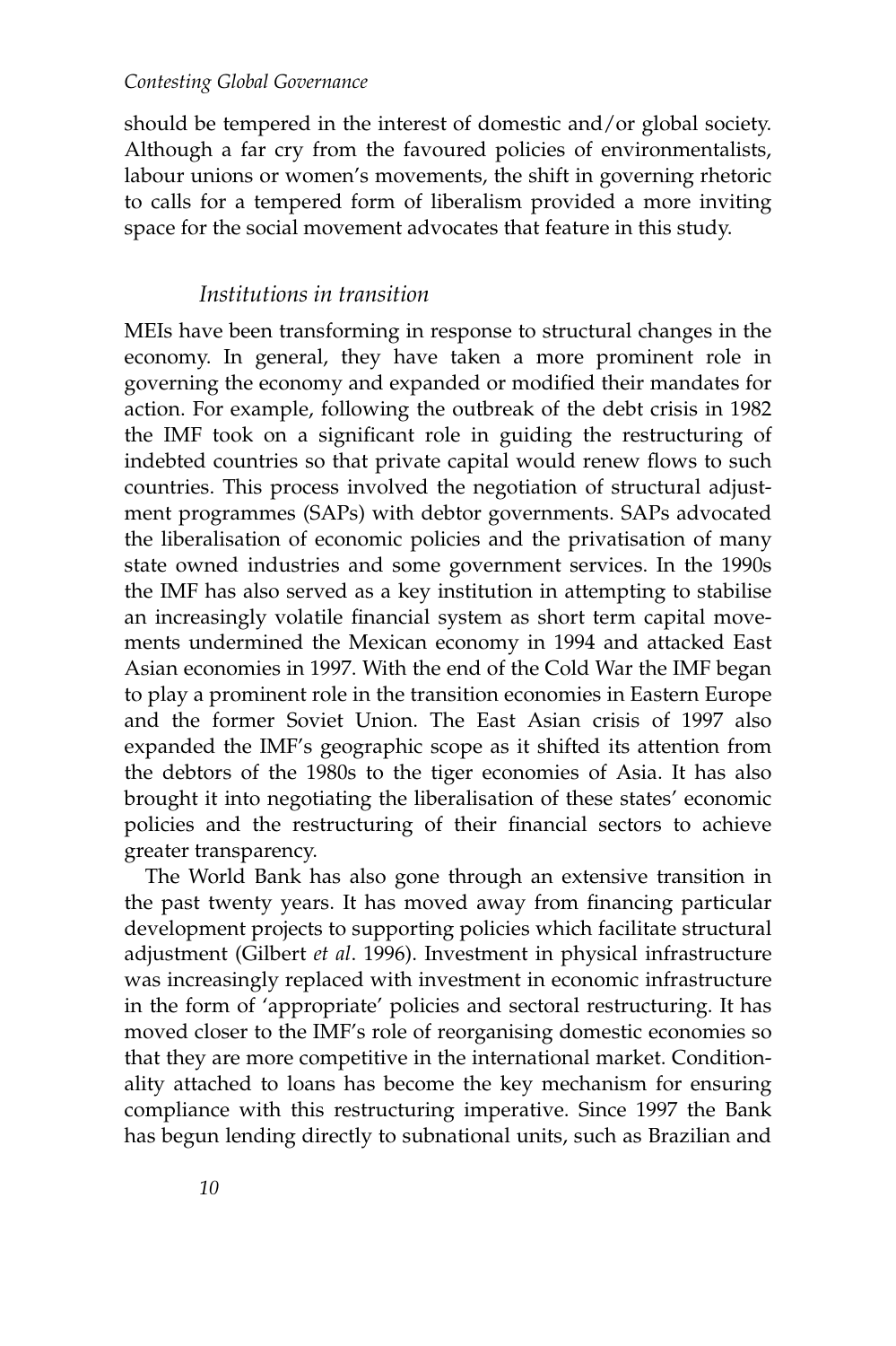Indian state governments, to finance privatisation and economic adjustment.

In the case of the founding of the WTO, a new institution was created to replace GATT. The key features of the WTO are an expansion in its mandate to new areas of economic activity and a strengthened legal structure (Croome 1995; Jackson 1998). Because of the Uruguay Round agreements, the WTO has expanded to take in the liberalisation of agriculture, services and investment and the protection of intellectual property rights. It has also established a working party to examine competition policy issues. On the legal front, a strengthening of its dispute settlement mechanism endows the WTO with greater coercive powers over incompatible state policies.

In summary, the IMF, the World Bank and the WTO have undergone several changes since the early 1980s which have increased their importance for global governance. This troika of multilateral economic institutions is a cornerstone of the liberal world economy. Assisting in the governance of financial and production structures, they exercise considerable influence on the daily lives of the world's population. In the category of multilateral public institutions they are notable because their rule-creating and rule-supervisory decisions have important immediate consequences for states and peoples around the world. Their importance and power contrasts with institutions such as the International Labour Organization (ILO) or the United Nations Conference on Trade and Development (UNCTAD) which must rely upon moral suasion and argument (Cox and Jacobson 1974: 423-36). In recent decades the institutions have become more intrusive in the lives of citizens as their policy pronouncements influence a wide range of state activities.

From a research perspective, the World Bank/IMF/WTO combination offers a useful contrast in institutional structure and engagement with non-state, non-firm actors. The Bretton Woods institutions (IMF and World Bank) date back to the early post-war era while the WTO is a more recent creation (1995). Although all three institutions provide services to their members and act as public forums, the WTO's role is less in service provision and more in the field of negotiating forum. It is also distinctive because of its legalistic nature and possession of a dispute settlement mechanism. Whereas the World Bank has since the early 1980s had considerable experience with social organisations, the IMF has a more insulated history and the WTO has just begun to define its relationships with non-state actors. Formal decision making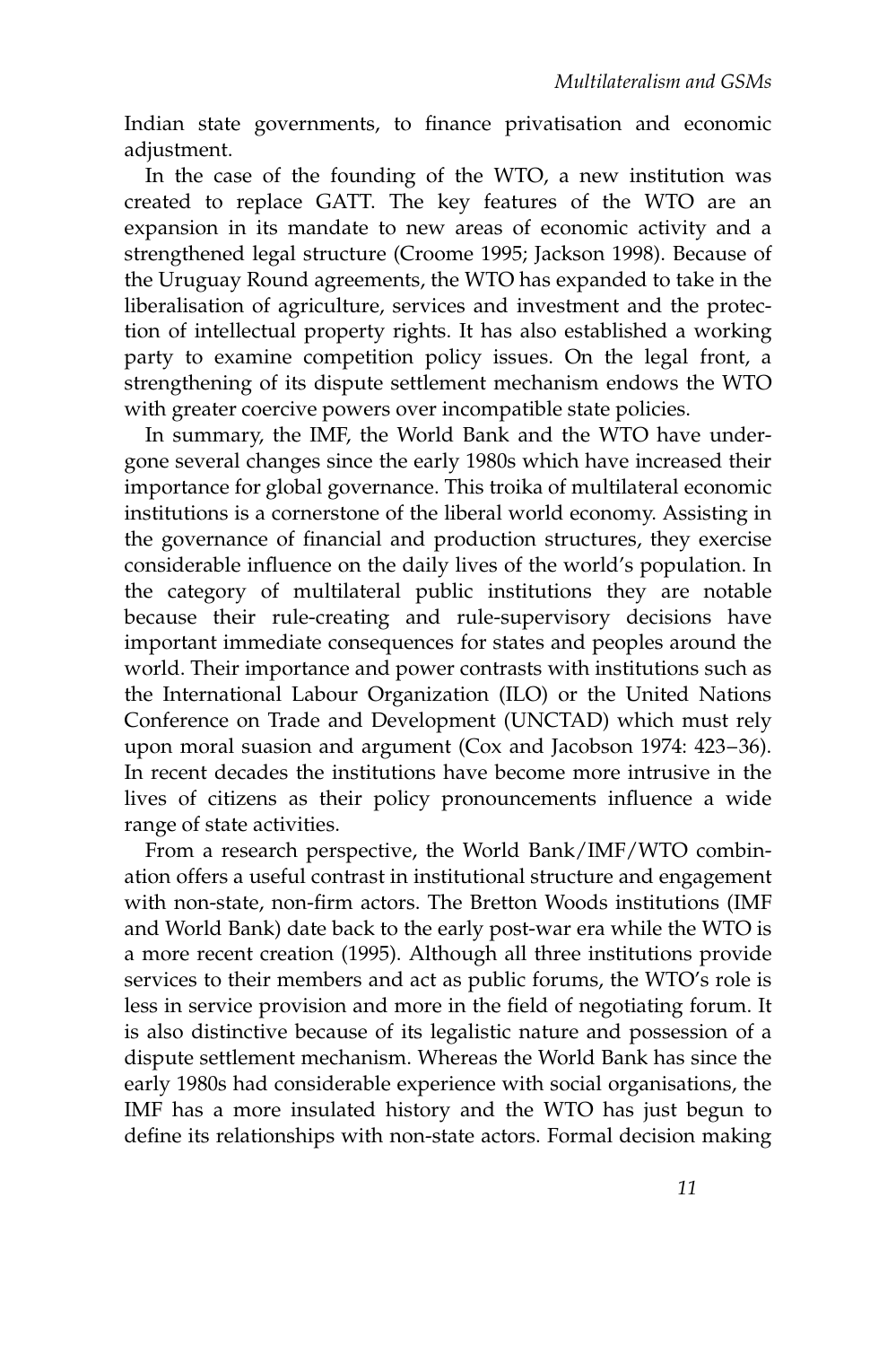#### Contesting Global Governance

also varies between the institutions. The Bretton Woods pair are formally controlled by their wealthiest member states through weighted voting, but the WTO strives to operate upon a unanimity principle.

#### The significance of global social movements

Recent scholarship has pointed to the increasing activity of non-state actors operating across national borders. There is no agreement upon what this signifies or even how it should be classified. Leading terms employed to describe this activity include: global society (Shaw 1994b), global civil society (Lipschutz 1992), international society (Peterson 1992), world civic politics (Wapner 1995), transnational relations (Risse-Kappen 1995), NGOs (Charnovitz 1997), transnational social movement organisations (TSMOs) (Smith, Chatfield and Pagnucco 1997), global social change organisations (Gale 1998) and transnational advocacy networks (Keck and Sikkink 1998). Each term refers to a slightly different subject of study with a wider or narrower scope and is selected in response to a specific research question. They reveal differences about the centrality of the state in each investigation and assumptions about the appropriate method for investigating such phenomena. This study focuses on global social movements so we will clarify what we mean by this term and why we use it.

Social movements are a subset of the numerous actors operating in the realm of civil society. They are groups of people with a common interest who band together to pursue a far reaching transformation of society. Their power lies in popular mobilisation to influence the holders of political and economic power (Scott 1990: 15). They differ from state elites in that they do not usually utilise the coercive power of the state. They lack the resources of business interests who may rely on the movement of capital to achieve their purposes. They can be distinguished from interest groups in that their vision is broader and they seek large scale social change. Social movements, by definition, are not members of the elite in their societies. They are anti-systemic. That is, they are working to forward priorities at odds with the existing organisation of the system. They rely on mass mobilisation because they do not directly control the levers of formal power such as the state.

A global social movement is one which operates in a global, as well as local, national and international space. In this study we refer to global as a plane of activity which coexists with local, national and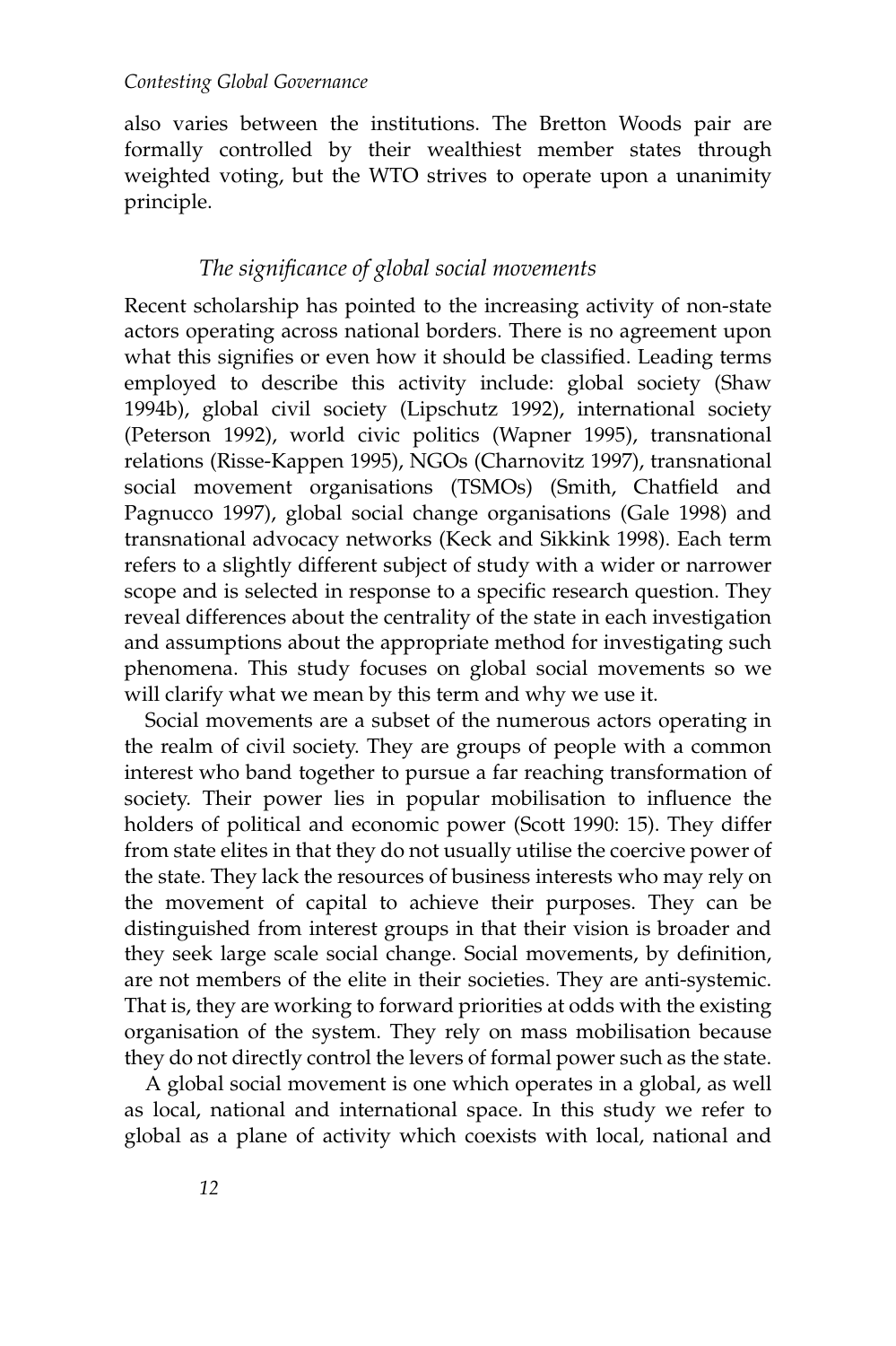international dimensions (Scholte 1997). It is an area of interaction which is less bounded by barriers of time and space than the local or national and goes beyond the interstate relations of the international. It refers to the transnational connections of people and places that were formerly seen as distant or separate. Thus, one can think of a global financial structure which connects financial centres around the world into a rapid and unceasing market. One can also think of a 'global' social movement. The term global social movement refers to groups of people around the world working on the transworld plane pursuing far reaching social change.

There are difficulties with the appropriating of notions of civil society and social movements from the domestic context. The global civil society concept goes against the basic ontology of most international relations literature. The traditional international relations approach to 'international society' has been to speak of a society of states (Bull and Watson 1994). This leaves no room for discussion of civil society, because non-state actors are defined out of society. While traditional international relations scholarship may reject the notions of global civil society and GSMs because of its state centric approach, others will raise doubts about the existence of a global civil society and GSMs in the absence of a global state (Germain and Kenny 1998: 14-17). Civil society and social movements have always been defined in the context of a relationship with a national state. It is the sphere of public activity amongst a bounded community within the reach of a particular state. The logic seems to be that if there is no overreaching global state, there can be no global community and therefore no global civil society and no global social movements.

It is important to acknowledge that the concept of civil society does not make a smooth transition from the domestic to the international sphere if one expects them to have identical characteristics. However, if one accepts that moving to another level implies a qualitative shift in the concept, then there is less of a problem. The adjective 'global' implies that civil society and social movements are more differentiated than their domestic counterparts. Because there is no single world state and no single world community, GSMs are less cohesive than their national counterparts. A GSM's local characteristics and interests may clash with other local manifestations of the movement. Despite this, there are some transnational connections between the various parts of the movement and there is some sense of a common identity and the need for coordinated if not identical action.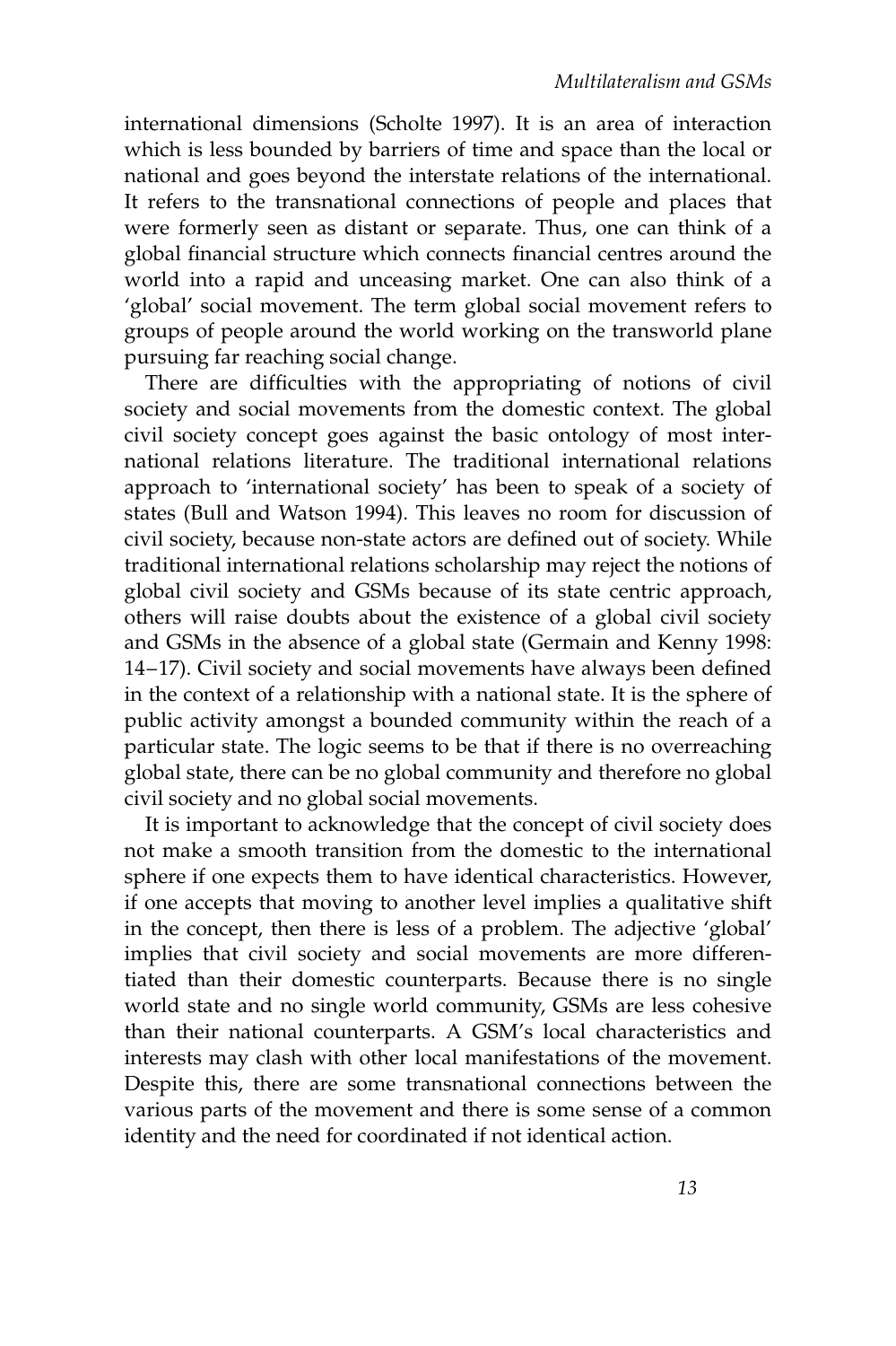#### Contesting Global Governance

Analysts of GSMs must be particularly aware of making broad statements that assume an identity of interests or purposes between elements of the movement located in different parts of the world. The theory and study of social movements, especially new social movements, and global civil society has on the whole tended to generalise from the experience of Western Europe and the United States (Walker 1994). This poses difficulties for national social movement theory, but poses dangers for global social movement analysis. Three clear problems arise. First, such an intellectual history may assume that the characteristics of Northern or Western social movements are shared by social movements in other parts of the world. Second, it may assume an identity of interest between Western social movements and those in other parts of the world that does not actually exist. Finally, the neglect of social movements in other areas may prevent researchers asking difficult questions of Northern-dominated social movements.

The difficult questions are particularly important in the North-South context. Southern social movements operate in a different local environment from their Northern counterparts (Wignaraja 1993). In addition to having fewer financial resources, they may be much more concerned with local organising and activity. Their relationship with the state may be more ambivalent. While Southern states may be actively oppressing local social movements, they may still be seen as worthy of support against dominant Northern interests. They may welcome assistance from sections of Northern based social movements, but not at the cost of adopting a Northern agenda. We are interested in the degree to which the concerns of Southern social movements have been filtered through Northern based global NGOs. What impact might this have on the issues taken up or ignored? Does the prominence of Northern NGOs influencing MEIs undermine the domestic legitimacy of Southern social movements? Does MEI conditionality influenced by Northern NGOs serve to weaken the Southern state and harm the prospects of those they seek to help?

One should also be wary about characterising global civil society as a place where society is civil or developed. For example, John Hall (1995: 25) describes (national) civil society as `a particular form of society, appreciating social diversity and able to limit the depredations of political power ...' Lipschutz's (1992) analysis comes close to reducing global civil society to the activity of environmental, development, human rights and aboriginal movements. Not only does he overlook the more sinister social movements (e.g. neo-Nazis), but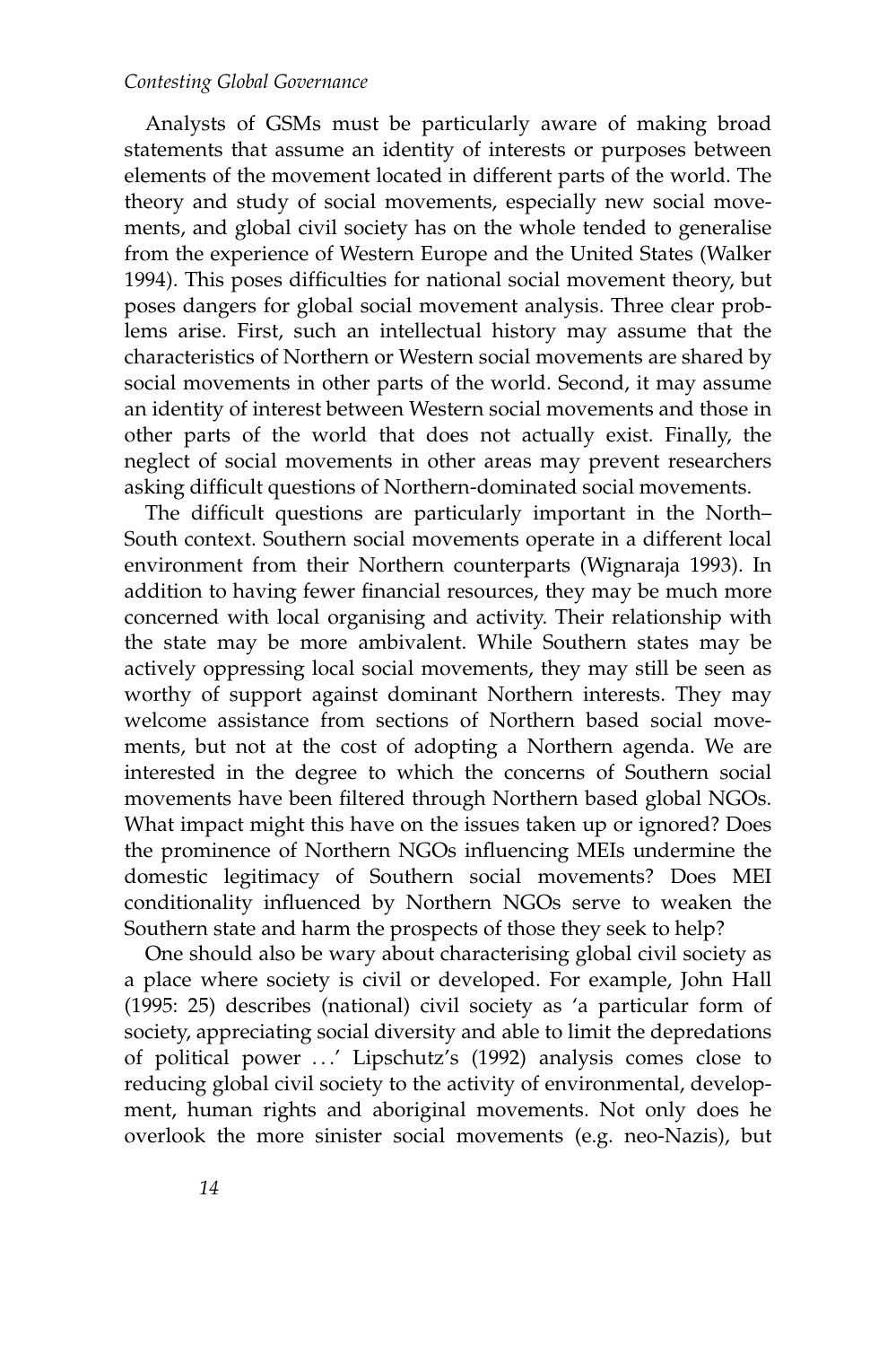powerful economic forces do not seem to be active in civil society. Rather than viewing global civil society as a normative social structure to be achieved, it is more accurate to see it as an arena for conflict that interacts with both the interstate system and the global economy.

While social movements may extol the virtues of global civil society, that space has been and is largely dominated by the extensive formal and informal contacts of transnational business and their allies.<sup>2</sup> Social movements are not moving into an empty space. Indeed, discussion about democracy in a globalising era needs to be clear about the forces driving the process in its present direction. Transnational business already has privileged access to those governments whose cooperation would be required to implement reform of multilateral institutions.<sup>3</sup> An arrangement that limited the prerogatives of global business would encounter great resistance.

In research terms it is difficult to capture the diversity that is contained within a particular social movement. How does one interview a global social movement? Social movements are, by definition, fluid and large. They evolve, transform and usually lack a permanent institutional structure. There is no central core where one could go to study the environmental movement as one might begin an investigation of the IMF in Washington. The best that can be accomplished is to identify organisational nodes within the movement on the understanding that these represent only particular tendencies of the whole.<sup>4</sup> Within a broad based movement, one may encounter numerous organisational forms or nodes. One can discuss the rise of environmentalism as a social movement and yet distinguish between a number of organisations within that movement such as the Sierra Club, Kenya's Greenbelt Movement and Friends of the Earth. These green organisations may all share a commitment to the environment, but differ widely upon policy issues and programmes. For example,

<sup>2</sup> On the concept of a transnational managerial class and its relationship to other classes see Cox (1987: 355-91). Gill's (1990) study of the Trilateral Commission offers an example of an influential global civil society actor linked with transnational business interests. From a business studies perspective Stopford and Strange (1991: 21) refer to a transnational business civilisation.

<sup>&</sup>lt;sup>3</sup> Charles Lindblom's (1977: 170-88) neo-pluralist work could now be reformulated to stress the privileged position of transnational business in domestic political systems. Milner (1988) has detailed the influence of transnational corporations on US and French trade policy.

<sup>&</sup>lt;sup>4</sup> Blair (1997) takes a similar approach when he attempts to 'operationalise' civil society by focusing upon NGOs.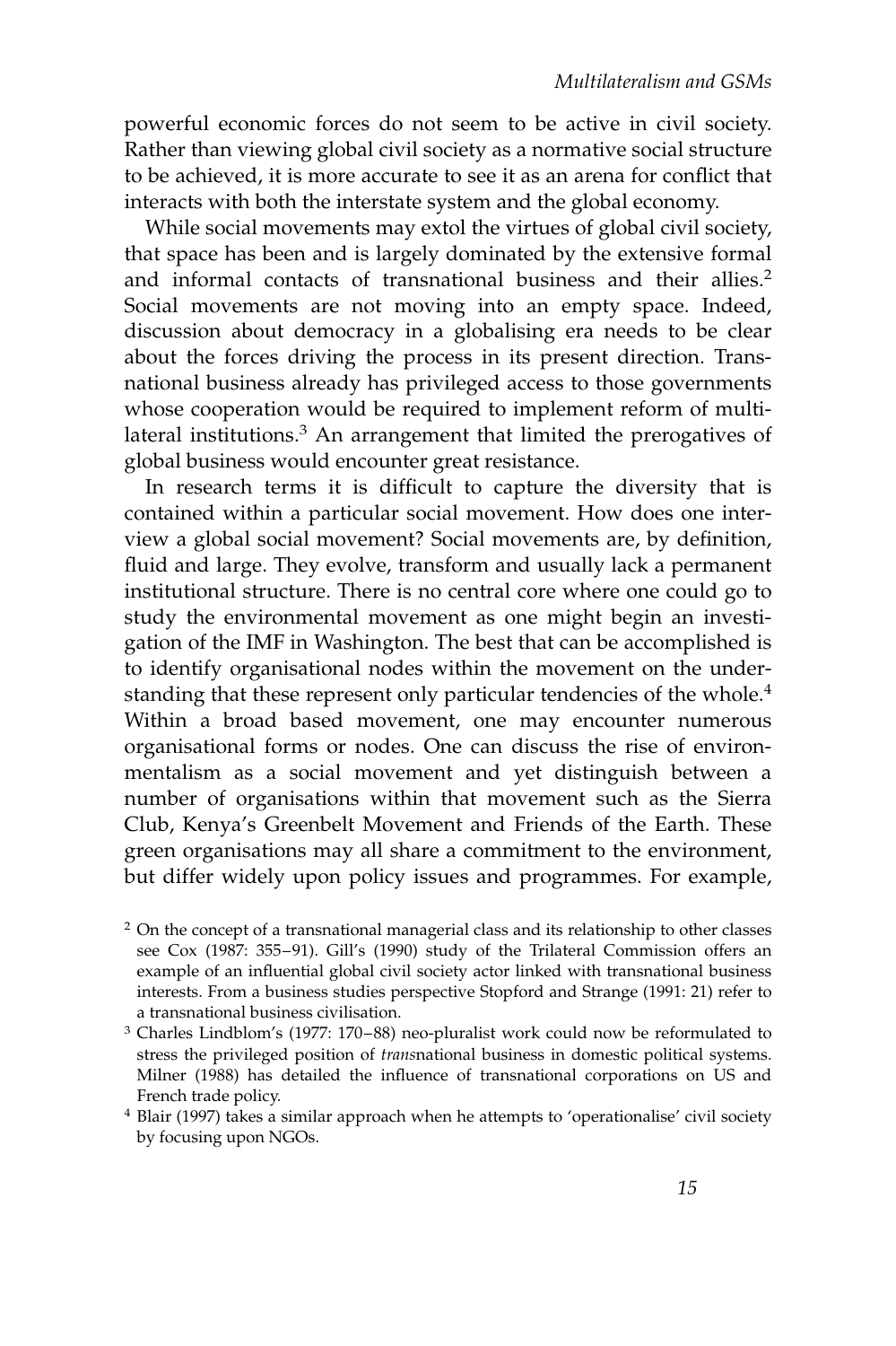the distance between conservationists such as the Sierra Club and rejectionists such as Deep Ecology activists is immense. The former seeks to conserve the environment within the present system while the latter rejects the existing industrial structure.

The key organisational node in global social movements are the ubiquitous (non-profit) non-governmental organisations (NGOs). NGOs have been particularly active at building global civil society around UN world conferences (Clark, Friedman and Hochstetler 1998). Alger (1997) has gone further to note that international NGOs (INGOs) seeking social transformation (TSMOs in his terms) operate on a number of levels to influence global governance. INGOs create and activate global networks, participate in multilateral arenas, facilitate interstate cooperation, act within states and enhance public participation. This leads to the question of the relationship between particular NGOs and the more broadly based social movements under consideration in this study. With the growth of some organisations such as Greenpeace into sizeable actors with considerable financial resources, questions of accountability and representativeness of NGOs themselves must be addressed. To what degree do they speak and act on behalf of the wider movement? Some NGOs claim that because they do not seek state power themselves they have no need to be bound by demands for representativeness (UNGLS 1996b: 64). This claim needs to be challenged if such groups are pressing for a more inclusive role in policy making.

If it is true that it is much easier to study an NGO than a GSM and that there is doubt about the cohesion of GSMs in different countries, is there any sense in deploying the concept of a global social movement? Despite its acknowledged weaknesses, we believe it can still serve a useful function. Our study is not about particular NGOs or NGOs in general, but captures the activity of a collectivity of people and organisations concerned with the social impacts of the three MEIs. Some of these people are in well known NGOs, but others work on a more local basis while some work inside the institutions themselves. They are more than an interest group in that they draw upon social mobilisation of numerous forms of organisation from neighbourhood associations to formal organisations. They are different from firms or business organisations in that their primary function is not to amass profit, but to transform society so that it protects their social interests. The term GSM is elastic enough to capture this collectivity of people.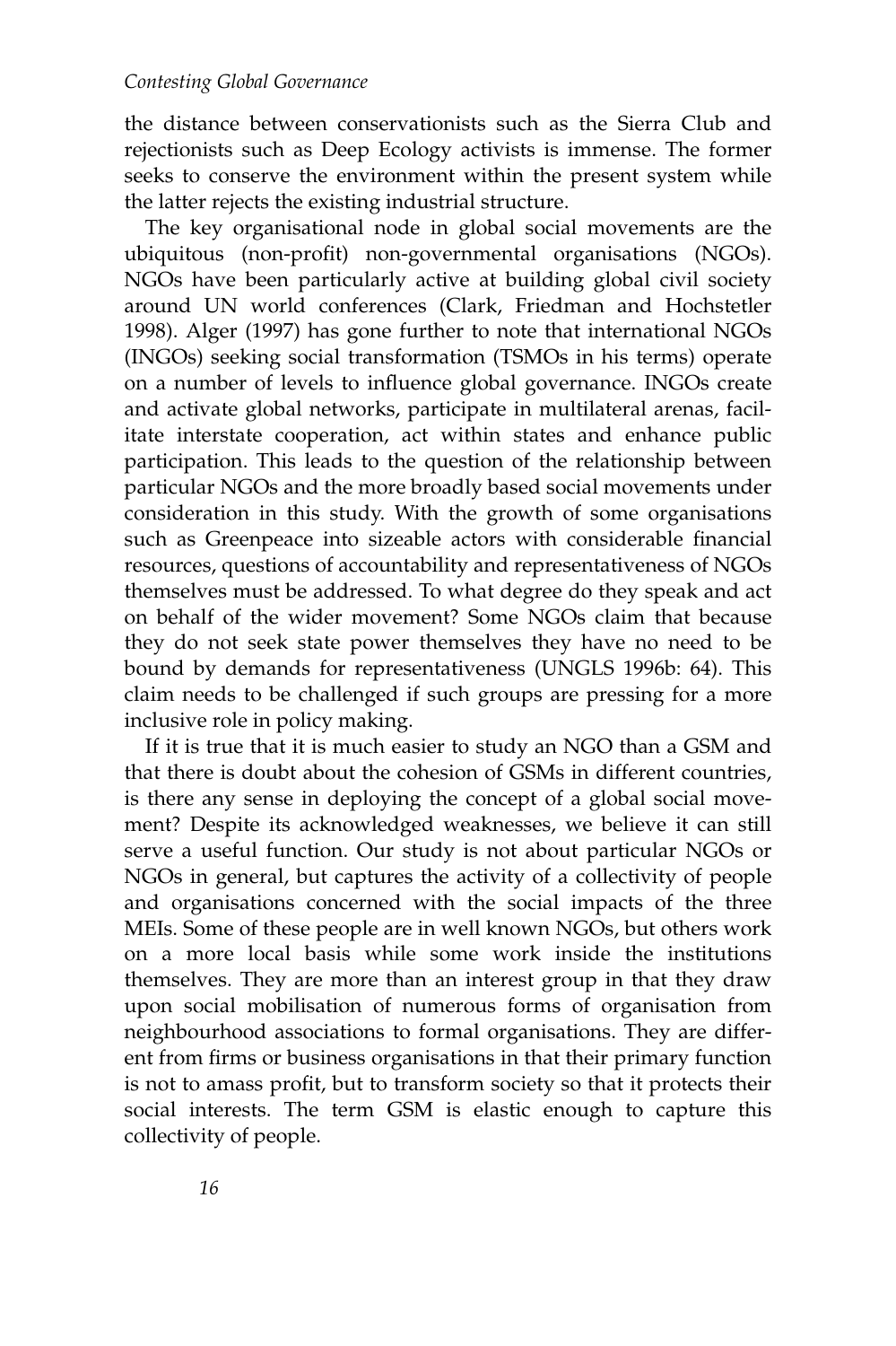We concentrate on three social movements: women, environmentalists and labour. They have been active in engaging MEIs on a number of policy issues and also provide a useful contrast because they have varying degrees of financial resources, institutionalisation and differing priorities for engaging MEIs. Two of them are often labelled as 'new' social movements while the third is usually seen as an 'old' social movement, if it even qualifies for the social movement label. The distinction between old and new is not actually a chronological one, but is based upon the divisions around which they organise. Old social movements are class-based such as workers' or peasants' groups. New social movements refer to the post-war development of movements around non-class issues such as gender, race, peace and the environment. They are usually associated with political and cultural change in advanced industrialised countries since the 1960s.

This is not an exhaustive list of social movements engaged with MEIs. In particular it does not take account of groups which do not fit easily our environmental-labour-women's typology. For example, a number of groups organise around the theme of development. They may address environmental, women's and labour issues. These organisations make an appearance in our study when they intersect with the MEIs and GSMs that are the focus of our book.

#### Key questions

In pursuing our case studies we tried to answer three principal questions. These questions served to focus our investigations and provided coherence across the case studies in addition to helping us gauge the significance of the MEI-GSM relationship.

#### How have the MEIs modified?

The first question that we explore is 'What have MEIs done to accommodate the desires of social movements interested in increased relations, including influence in policy making?' How have the IMF, World Bank, and WTO changed or adapted their institutional structures to communicate with social movements? To what degree have they undertaken institutional modifications to accommodate the concerns of social movements? In some cases this question is rather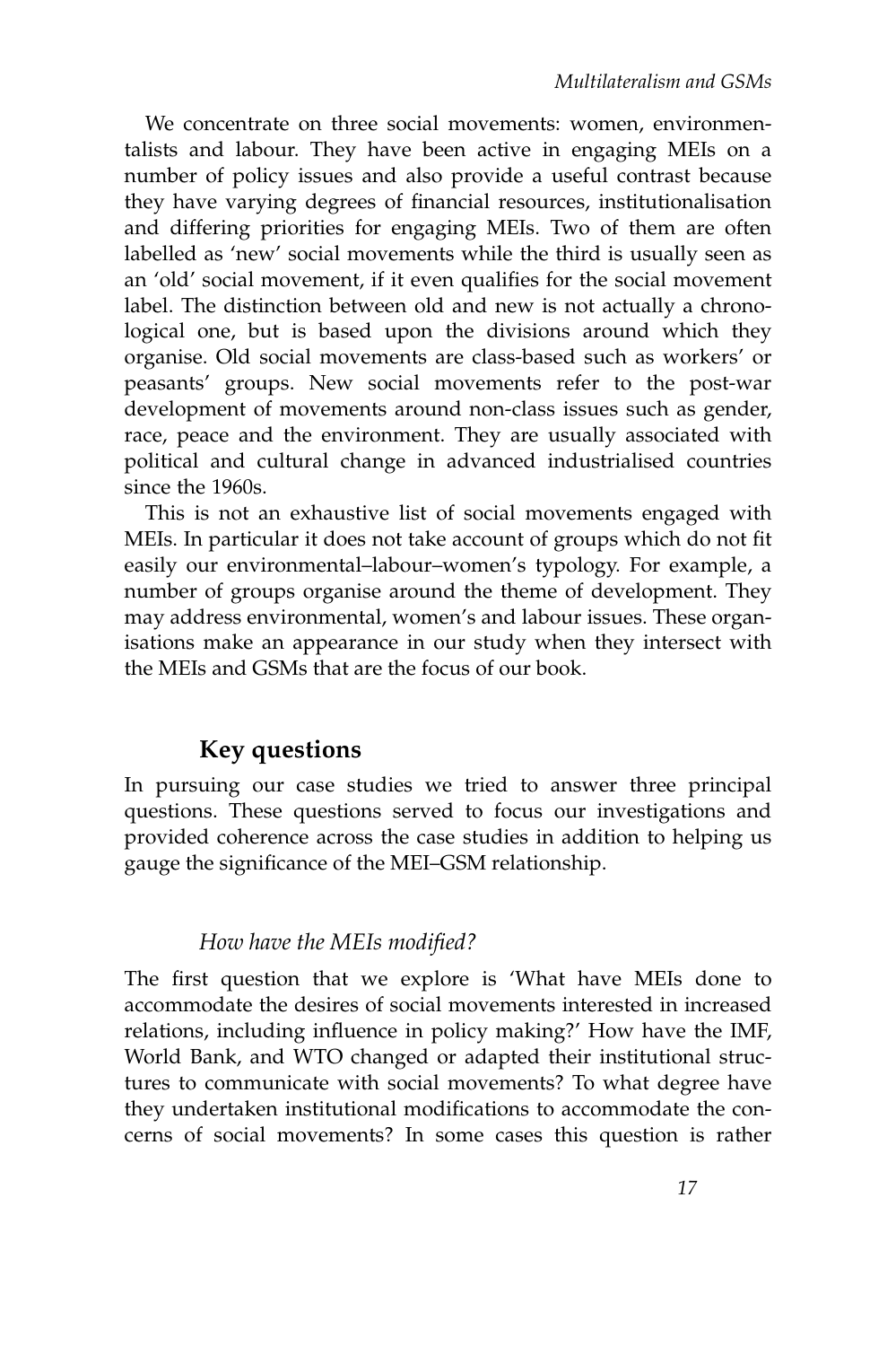preliminary and need not detain us for long. The task is simply to describe the forms of institutional mechanisms that have been established and may be established to facilitate MEI-GSM interaction.

As the case studies will demonstrate, the contribution of this study in answering this question is significant. In the case of the IMF, it is the first study of its kind. Although there has been similar work undertaken on the World Bank and work is emerging on the WTO, we believe this is the first comparative study of the three institutions. This allows us to draw some conclusions about why the institutions have followed different paths in their engagement of social movements.

The detailed answer to this question is contained in each case study chapter with a comparative overview in the final chapter. All three institutions have developed mechanisms to increase their engagement with social movements ranging from providing more information to informal channels of communication to the creation of new departments to deal with social movement concerns. This process has been most developed at the Bank, with much more modest developments at the IMF and WTO.

#### What are the motivations driving MEI–GSM engagement?

The increasing engagement of MEIs and GSMs requires some explanation. Constitutionally, MEIs are the creation of states and are responsible to states. Traditional practice in world politics has been to recognise states as the legitimate voice of the people within its boundaries. Why have these institutions felt the need to move beyond state structures of interaction? A number of possibilities come to mind.

Rather than begin by assuming that MEIs are inherently committed to openness and democratisation, we suspect that social movements have something that the MEIs need. Since the MEIs and GSMs surveyed in this study are often engaged in a hostile relationship, the question becomes why do MEIs, which occupy positions of power in comparison to the social movements, bother to interact with GSMs? The IMF, World Bank and WTO are engaged in a process of liberalising the world economy and subjecting more social and economic areas to the discipline and imperative of market forces. GSMs are often engaged in a defensive movement against such coercion. In many cases, they challenge the underlying neoliberal philosophy and material interests behind MEI policy. Indeed, elements of the GSMs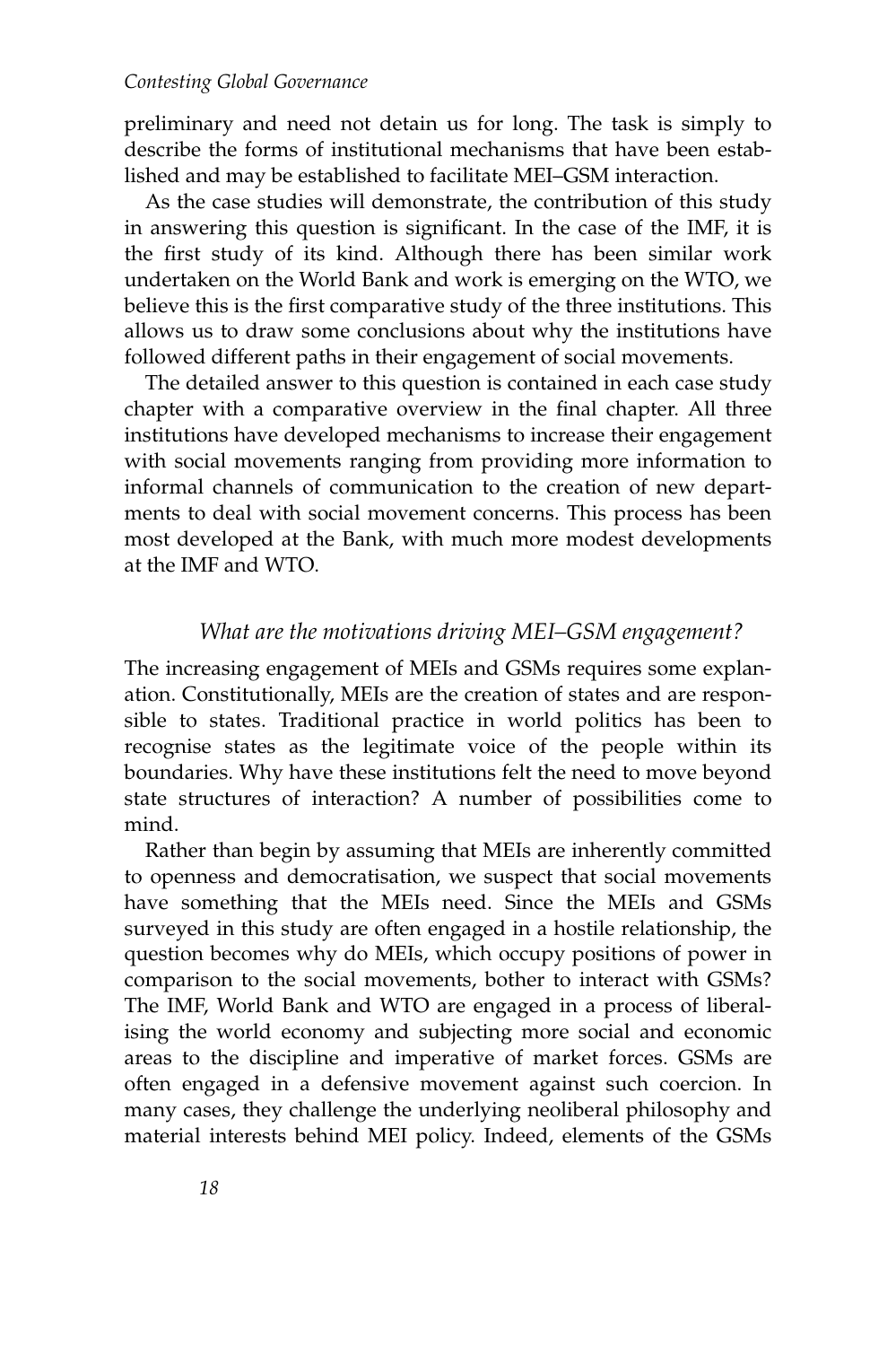we examine are anti-systemic in that they can challenge the principles upon which existing MEI multilateralism is built.<sup>5</sup>

MEIs find GSMs useful in two areas - policy implementation and in broader political terms. In regard to policy implementation, GSMs might assist or frustrate MEI policies. MEIs may want to tap GSMs' specialised local knowledge that is unavailable to the staff of the institutions. For example, GSMs may be able to shed light on the impact of particular policies on the ground. GSMs are often familiar with the micro aspects that the macro institutions address. MEIs are often unfamiliar with vulnerable sectors of society such as the poor or women. Parallel to this is the possibility that MEIs might hope to use GSMs as tools to implement favoured policies. This may take the form of privatising tasks formerly done by the institutions such as information collection or having the movements pressure states to follow MEI policy lines. In the case of the World Bank, NGOs can assist in the delivery of development services. In the case of the IMF, it is hoped that labour will exert pressures on states to limit corruption and maintain good governance.

The other side to this is that GSMs may be able to frustrate MEI initiatives on the ground. For example, social mobilisation in India may result in the cancellation of a World Bank dam-building project. Another example would be social movement lobbying against trade liberalisation measures whether they be intellectual property rights in India or environmental concerns in the United States. IMF riots such as those in Venezuela in 1989 which left over three hundred dead may make it extremely difficult to implement particular structural adjustment policies.

In broader political terms GSMs may influence key governmental actors which control the fate of the MEIs. The most relevant example would be the influence of environmental groups upon the US Congress which in turn influences funding decisions for the World Bank. Similarly, civic groups have lobbied the US Congress since the early 1980s to put conditions upon funding designated for the IMF. In the case of the GATT, member states started to recognise the importance of NGOs when environmentalists threatened to derail the Uruguay Round agreements in the USA. The present WTO leadership hopes that by opening relations with NGOs it will secure public

<sup>5</sup> Discussion of anti-systemic movements can be found in Arrighi, Hopkins and Wallerstein (1989).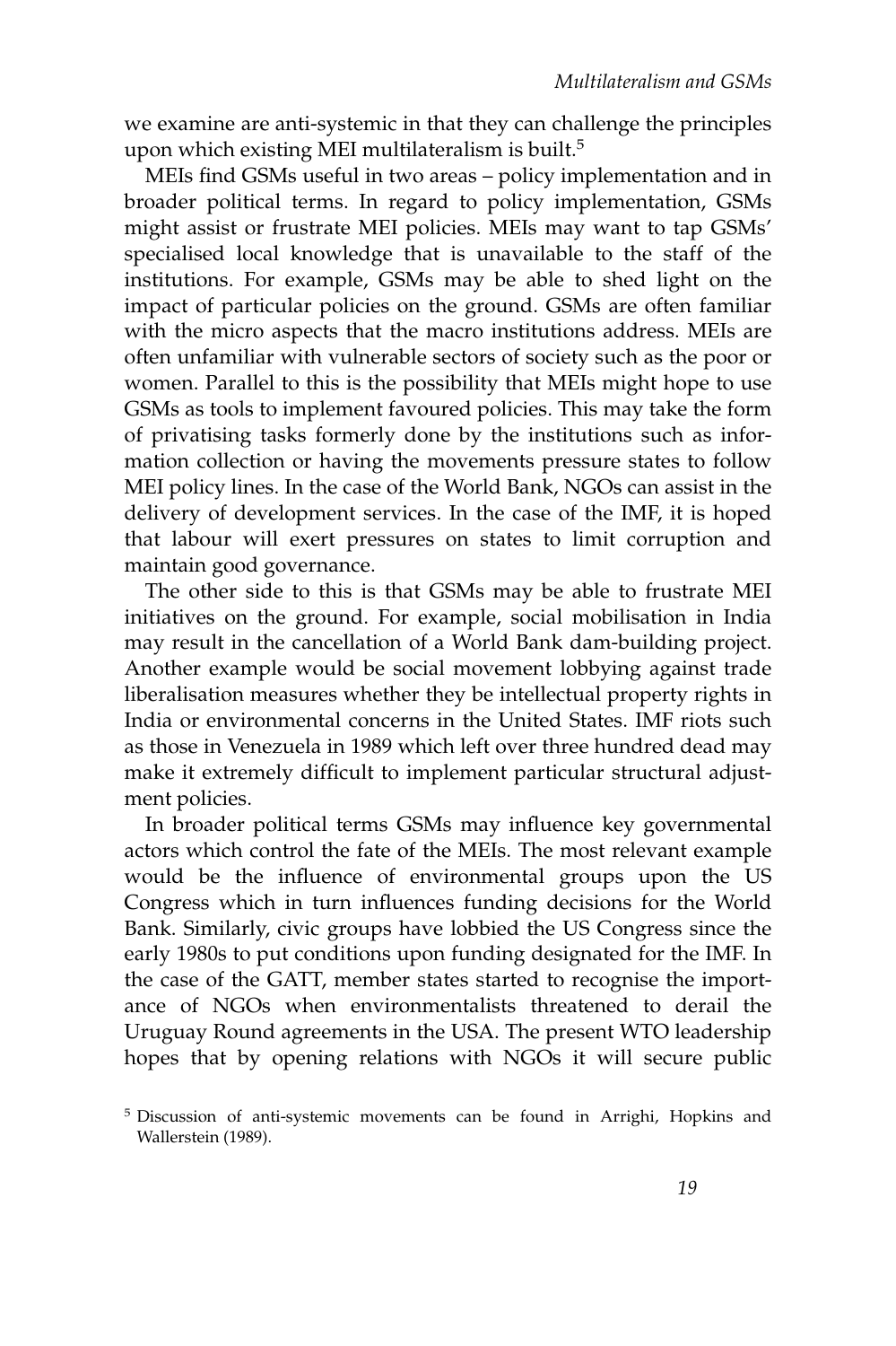support for a new round of liberalisation in the early years of the twenty-first century.

MEI accommodation of social movements may be a result of the direct demands of the most powerful governments or as a strategy to pre-empt the wrath of particular states. A slightly different angle is that those interested in seeing the expansion of MEI activity, be it the bureaucrats themselves, a policy community, or a leading state, may want to build public support for new initiatives. Good relations with social movements may make for smoother acceptance of an expanding governing role for the institutions.

Turning to social movements, why and how have they increasingly engaged MEIs? Why have elements of some social movements decided to target MEIs? The explanations vary across social movement and institution, but in general GSMs are concerned about the growing influence of MEI activity upon their constituency. With regard to the IMF, there is concern about the neoliberal approach to structural adjustment programmes, as well as criticism of its expansion past the bounds of monetary relations. GSM concern with the World Bank is focused upon its lending policies and projects. The WTO is seen as an institution creating new international economic law and enforcing liberalisation programmes in a number of new areas. In each case, GSMs offer a challenge to the liberal economic approach of the governing institutions.

In some cases, particular NGOs link up with MEIs because they will benefit directly. For example, the World Bank may contract selected NGOs to assist in policy implementation. This allows some NGOs to forward their agenda and privileges them over other groups. In other cases NGOs may feel international organisations will give them a better hearing than national states. The attempt by some social movements and NGOs to lobby MEIs may be a recognition that governance is now a multilayered affair requiring participation at the local, national, international and global levels.

We also hope to suggest what kinds of strategies and tactics social movements have found to be most effective. Is the priority to influence institution officials or the purse holders in the developed states? What does this mean for their relationship with their home states? How do they order priorities between various levels of activity? Conversely, why have some elements of the social movements refused to engage with MEIs?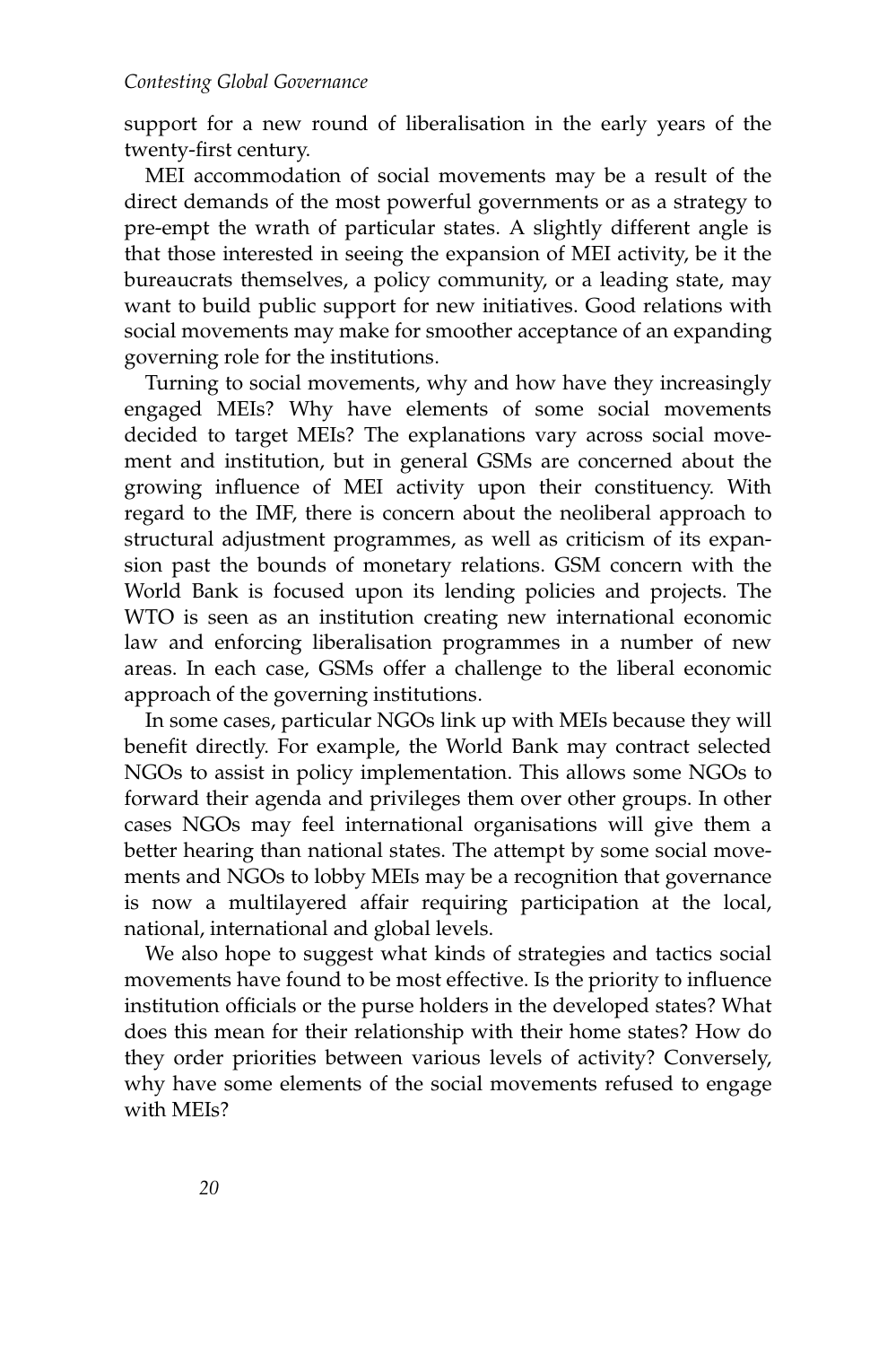#### What is the significance of the MEI-GSM relationship?

The significance of the MEI-GSM relationship lies in three areas: policy change, democratic governance and political sustainability. The first area for evaluation is the degree to which this relationship is shaping policy outcomes. In cases where we have found some changes in this field we will highlight them. Prominent examples include environmental assessments of World Bank projects, increased attention to gender issues in development, the creation of social dimensions to structural adjustment programmes and the highlighting of core labour standards. Each of these policy changes shifts resources in the global economy, affecting the health and livelihood of target populations. In some cases, such as the construction of social safety nets, these can be questions of life and death. Potentially, the MEI-GSM relationship can be very significant for the vulnerable sectors of global society.

The second aspect is to determine what effect the relationship is having on the method of governance in terms of democratisation. The operation of MEIs is a concern for global democracy. The activity of these institutions is increasingly affecting the daily lives of hundreds of millions of people. The lead role the IMF and World Bank have played since the debt crisis of the early 1980s has guided the structural adjustment policies in many developing countries. The World Bank's lending policies have guided development projects, often causing considerable controversy amongst local inhabitants. Article IV consultations of the IMF have subjected the member states to detailed critical review. The new powers of the WTO herald an era of increased scrutiny of national economies by the international community in the area of trade policies. In Northern states some groups are concerned that the ideology of these institutions subordinates issues such as environmental protection, gender equality and labour rights to a liberalisation drive. In Southern countries these concerns are accompanied by fears of the increasing gap generated between developed and developing countries in a liberal global economy. People in both Southern and Northern countries have expressed fears about the dilution of state sovereignty by these institutions and the interests they represent.

Some theorists have pointed to the activity of social movements working beyond state borders as a method of increasing democratic practice. They see a contradiction between the fact that the structures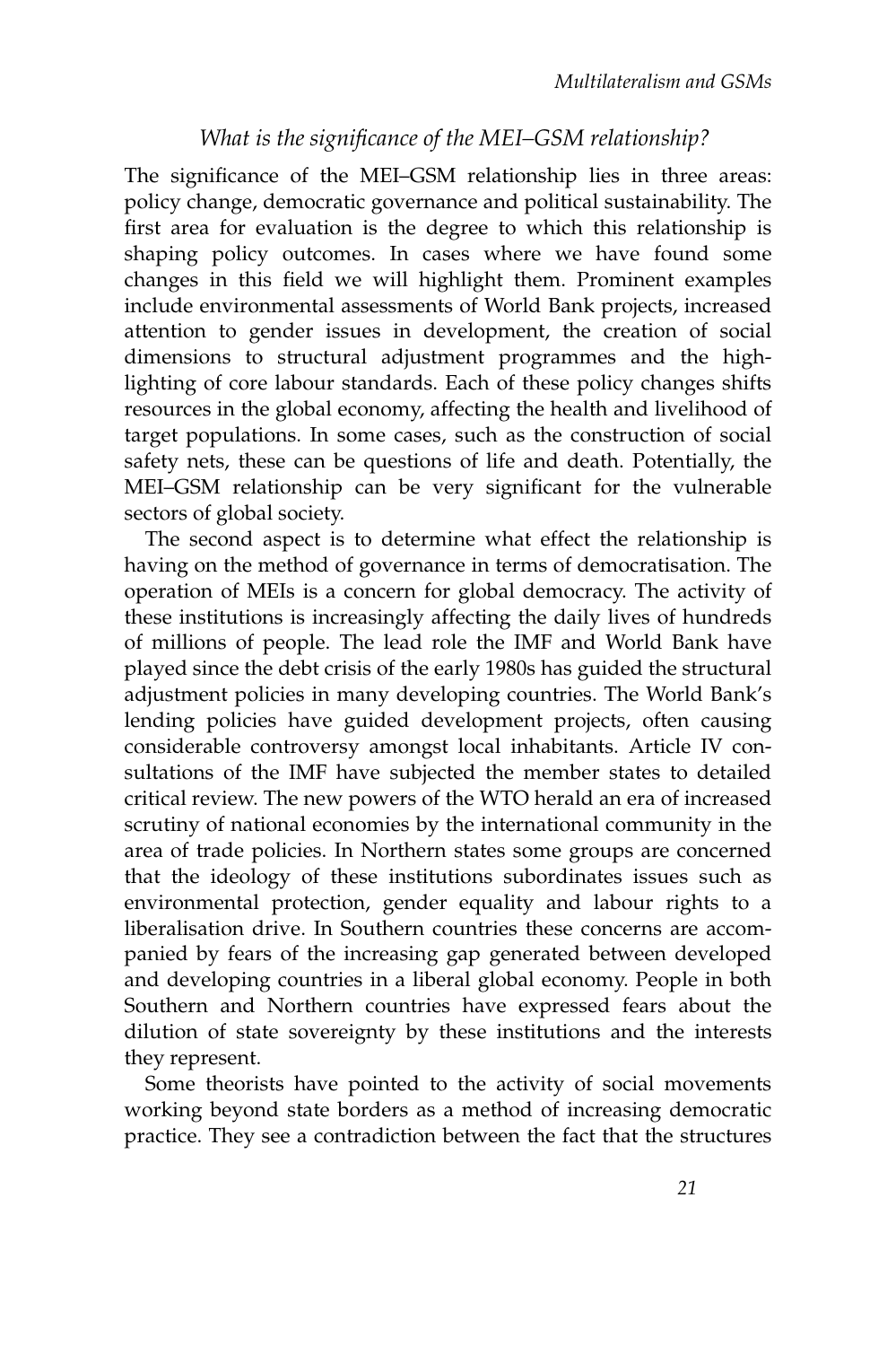of power and issues of concern are firmly rooted in a global context, but participation, representation and legitimacy are fixed at the state level (Connolly 1991; Walker 1993: 141–58). Rather than stressing the rebuilding of state-like institutions at an international level, new social movements are advanced as the best hope for global democratic practice. These movements are said to have a global vision, proposing transnational solutions. One of the primary tasks of such movements and the way in which they might contribute to increasing democracy is by creating a global political community which has a sense of common problems (Brecher, Childs and Culter 1993; Thiele 1993). Does this work in practice? Does the MEI-GSM relationship contribute to a democratisation of global governance? The answer developed in our conclusion is a tentative and qualified 'yes'.

Finally, the MEI-GSM relationship is significant because it highlights the issue of the political sustainability of global governance. In addition to debates about the most desirable economic strategy, attention must be given to the political foundation upon which these institutions rest. The study argues that the foundations of global governance go beyond states and firms to include social movements. Proposals for change in the institutions' structures and roles should be cognisant of this dimension of their activity.

## Research method and plan of the study

We have combined several research methods. In addition to a survey of secondary sources we have undertaken interviews with officials from the three institutions under study. Where possible we have also consulted their libraries and files. A similar approach was adopted with regard to social movements and NGOs. We also acted as observers at events where MEI-GSM interaction took place, such as the 1995 UN Summit for Social Development (Copenhagen), the 1995 Fourth World Conference on Women (Beijing), the 1996 World Congress of the ICFTU (Brussels), the 1996 IMF/World Bank Annual Meetings (Washington), the 1996 WTO Ministerial Meeting (Singapore), the 1997 Asia Pacific Economic Cooperation meeting (Vancouver) and the 1998 WTO Ministerial Meeting (Geneva). Field work has also taken place in Romania and Uganda. A draft report was circulated to a selection of people involved in the activities of MEIs and GSMs. In February 1998 we hosted a small workshop where participants from MEIs and GSMs were able to voice their criticisms